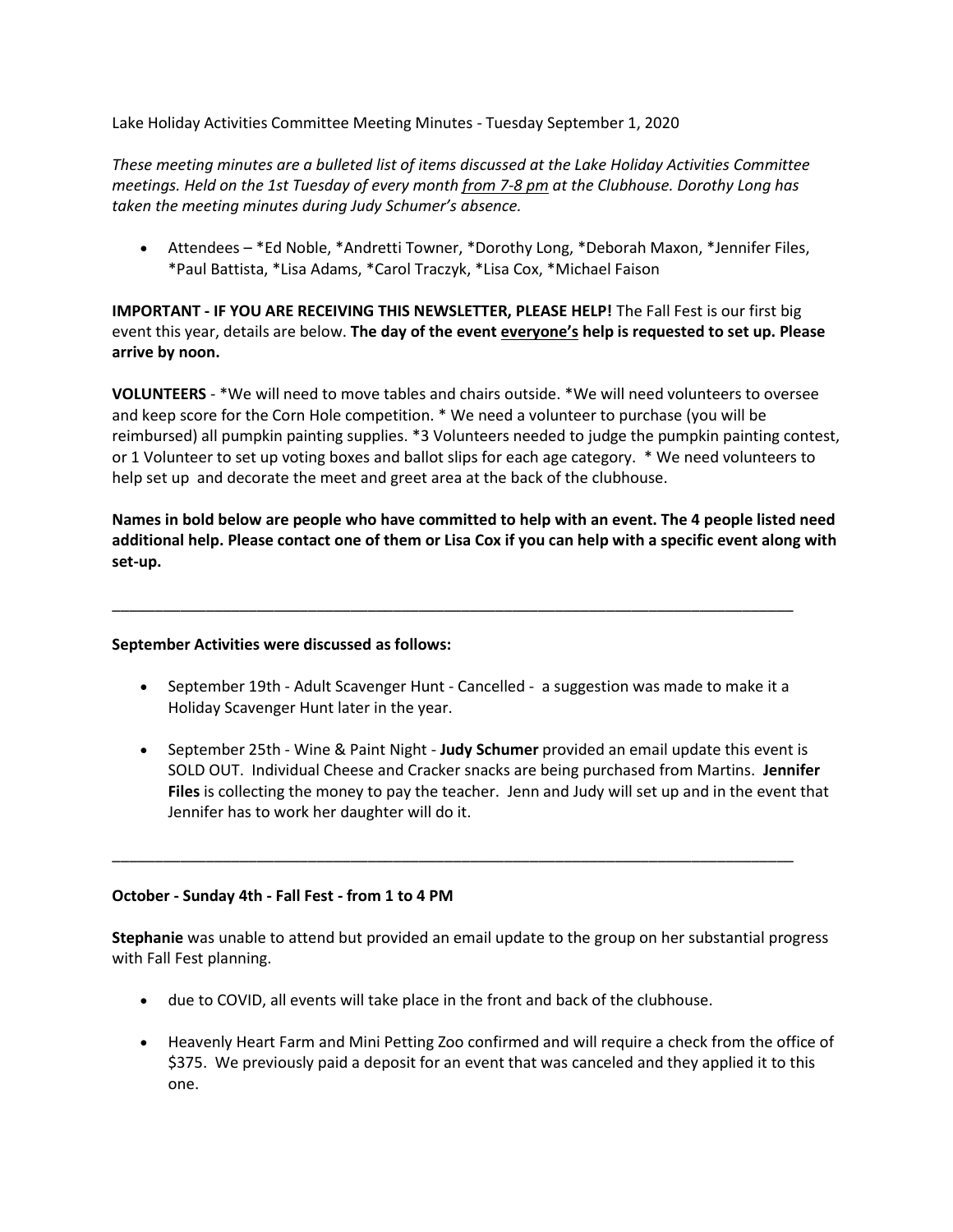- Hayrides Lee from Compass Community Church will be offering Hay Rides. We would like to give him a donation but are not sure if we can get a check from the office for that. It was agreed that we will do a 50/50 with 50% of the money collected being donated to Lee/ Compass Community Church and 50% to the winner. **Jenn Files** volunteered her child to collect the money. The committee has plenty of tickets that can be used.
- Chelsea Vossler will tie animal balloons for the children but will not be doing any face painting. Chelsea requests a table set up for social distance. \$200 is due to her at the time of arrival.
- Pumpkin Painting- Pumpkin Decorating Contest **Jenn Files** will purchase 100 small pumpkins and will provide table coverings. There will be 3 age categories: 6 and under, 7-12 and 13 and up. Stephanie mentioned that she has some leftover pumpkin face decals and paint and can order more arts and craft supplies if needed but this was not discussed in the meeting. We should confirm who is purchasing supplies. \***Please consider volunteering to pick up the supplies needed and let Lisa know you will be in charge of this aspect of the pumpkin painting. You will be reimbursed in a timely manner from the office.\* We will also need judges for each age category, or someone to create voting boxes and ballots.**
- Corn Hole Tournament **Brittany Barrow** will provide a pair of boards and asked that others provide additional boards. Andretta Towner and Deb Maxson said that they could each bring a set. Brittany will purchase a trophy (about \$40) and the winning team will receive gift cards. Brittany will create a flyer specific to this event teams of 2 will need to sign up in advance. We need volunteers to keep score.
- Flyers **Brittany Barrow** will create 2 flyers: one for Fall Fest and one for just the Corn Hole Contest.
- Decorations **Jenn Files** will also purchase about a dozen larger pumpkins and a dozen Mums for decoration. Hay bales were also mentioned. The mums can be given to 2nd, 3rd 4th… place drawing winners of the 50/50 at the end of the event.
- Ed's Band will set up on the deck in the back of the Clubhouse and will play from 1-4 possibly 5.
- The Snack Shack will be set up out front and will be serving kid friendly food such as hamburgers and hot dogs.
- Food Trucks have been arranged by **Brittany Barrow** and will be set up in the back.

\_\_\_\_\_\_\_\_\_\_\_\_\_\_\_\_\_\_\_\_\_\_\_\_\_\_\_\_\_\_\_\_\_\_\_\_\_\_\_\_\_\_\_\_\_\_\_\_\_\_\_\_\_\_\_\_\_\_\_\_\_\_\_\_\_\_\_\_\_\_\_\_\_\_\_\_\_\_\_\_

• Octoberfest Meet and Greet - to be held at the back of the clubhouse - **Judy Schumer** will buy and set up all decor for the picnic tables and surrounding area along with coordinating volunteers for this activity. Residents may BYOB. Judy will make a flyer for this portion of Fall Fest.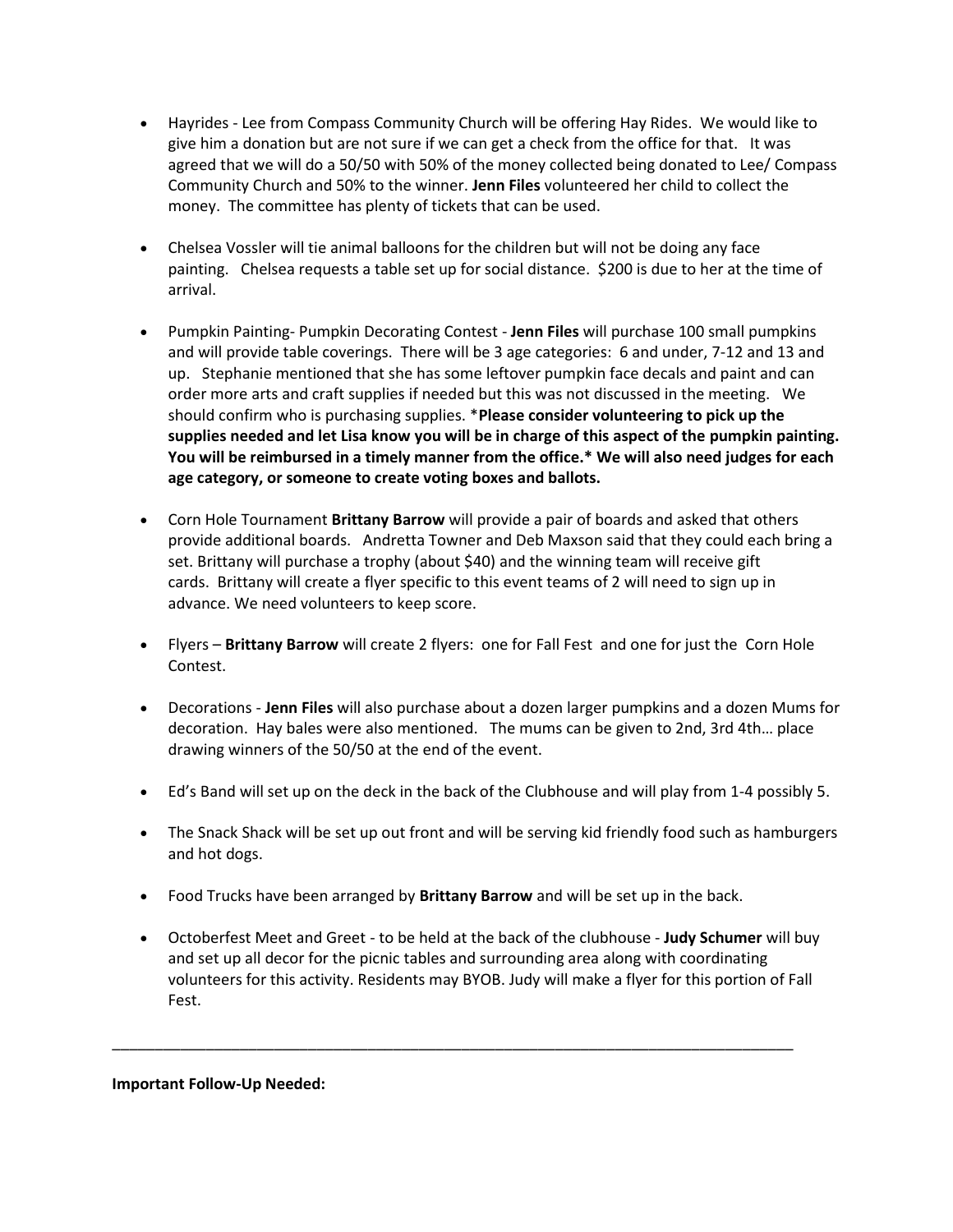Gift Card Purchases -

3 for kids Pumpkin decoration contest 2 for Corn Hole Tournament winners 3 Trunk or Treat best trunk decoration winners

Checks from Office

Heavenly Heart Farm \$375 Chelsea Vossler \$200

\*We need to confirm that someone is purchasing supplies for the kids to use to decorate pumpkins.

\_\_\_\_\_\_\_\_\_\_\_\_\_\_\_\_\_\_\_\_\_\_\_\_\_\_\_\_\_\_\_\_\_\_\_\_\_\_\_\_\_\_\_\_\_\_\_\_\_\_\_\_\_\_\_\_\_\_\_\_\_\_\_\_\_\_\_\_\_\_\_\_\_\_\_\_\_\_\_\_

\*Call the office to see if the Club House is available for Trunk or Treat week end.

#### **October - Saturday Oct. 30th 6 p.m. (rain date Sunday after 4) - Trunk or Treat**

This event may need to be a bit different this year. If held indoors the max occupancy of the Club House due to COVID is 124(50%). We would need to have someone at the door counting people in and out. A suggestion was made to use Country Club Park parking lot if weather is good.

• Next meeting- Tuesday October 6th – we will discuss the Fall Festival, what went well and what could have been better. We will also discuss Trunk or Treat in more detail.

Respectfully Submitted,

Judy Schumer 267-907-2624 [judymwt@icloud.com](mailto:judymwt@icloud.com)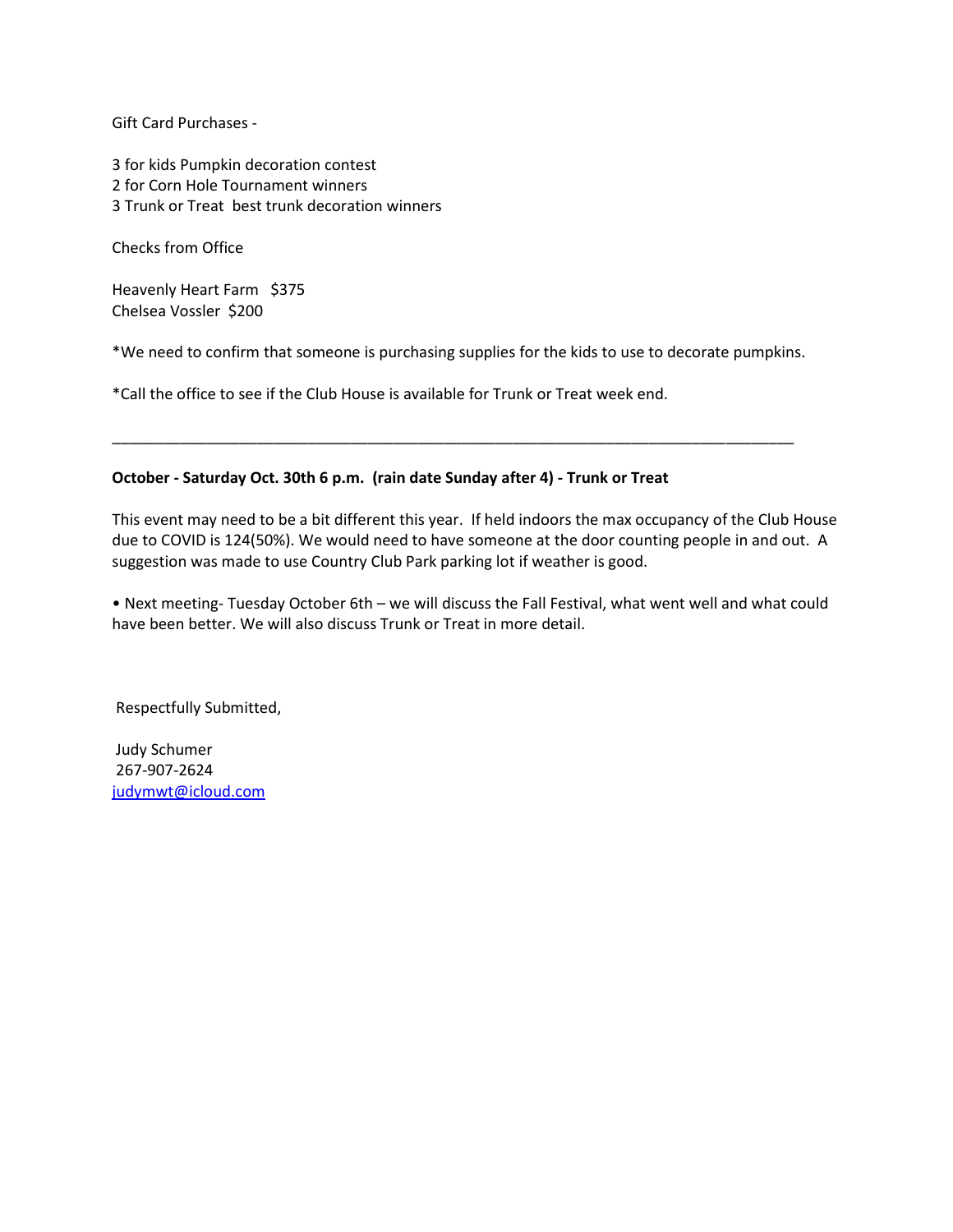Architectural Committee Minutes Draft August 17, 2020 Page 1 of 5

### **17 AUGUST 2020 MEETING MINUTES**

### **ATTENDEES:**

Tim Kost, Architectural Committee Chair Ed Noble, Architectural Committee Vice-Chair Richard Traczyk, Architectural Committee BOD Liaison Robert Middleton, Architectural Committee Member Richard Schoppet, Architectural Committee Member Bill Ekberg, Architectural Committee Member Chad & Beverly Longo, Association Members Anthony Tokach, Association Members

## **NOT IN ATTENDANCE:**

John McClurken, Architectural Committee Member

**MINUTES –** Review of the July 20, 2020 minutes.

### **FIELD REVIEW- NEW CONSTRUCTION FINAL INSPECTION:**

- *1. Lot 201, Section 5A, 506 Sleigh Drive. James & Nancy White, owners. Final Inspection in response to a notice of completion. Inspection performed by Tim Kost and Ed Noble.*
- *2. Lot 185, Section 8A, 102 Green Leaf Drive. Glen Mohr, owner. Final Inspection in response to notice of completion. Inspection performed by Tim Kost and Ed Noble.*
- *3. Lot 182, Section 8A, 110 Green Leaf Drive. Glen Mohr, owner. Final Inspection in response to notice of completion. Inspection performed by Tim Kost and Ed Noble.*
- *4. Lot 533, Section 3A, 1077 Lakeview Drive. Chad & Beth Harrington, owners. Final Inspection in response to notice of completion. Inspection performed by Tim Kost and Ed Noble.*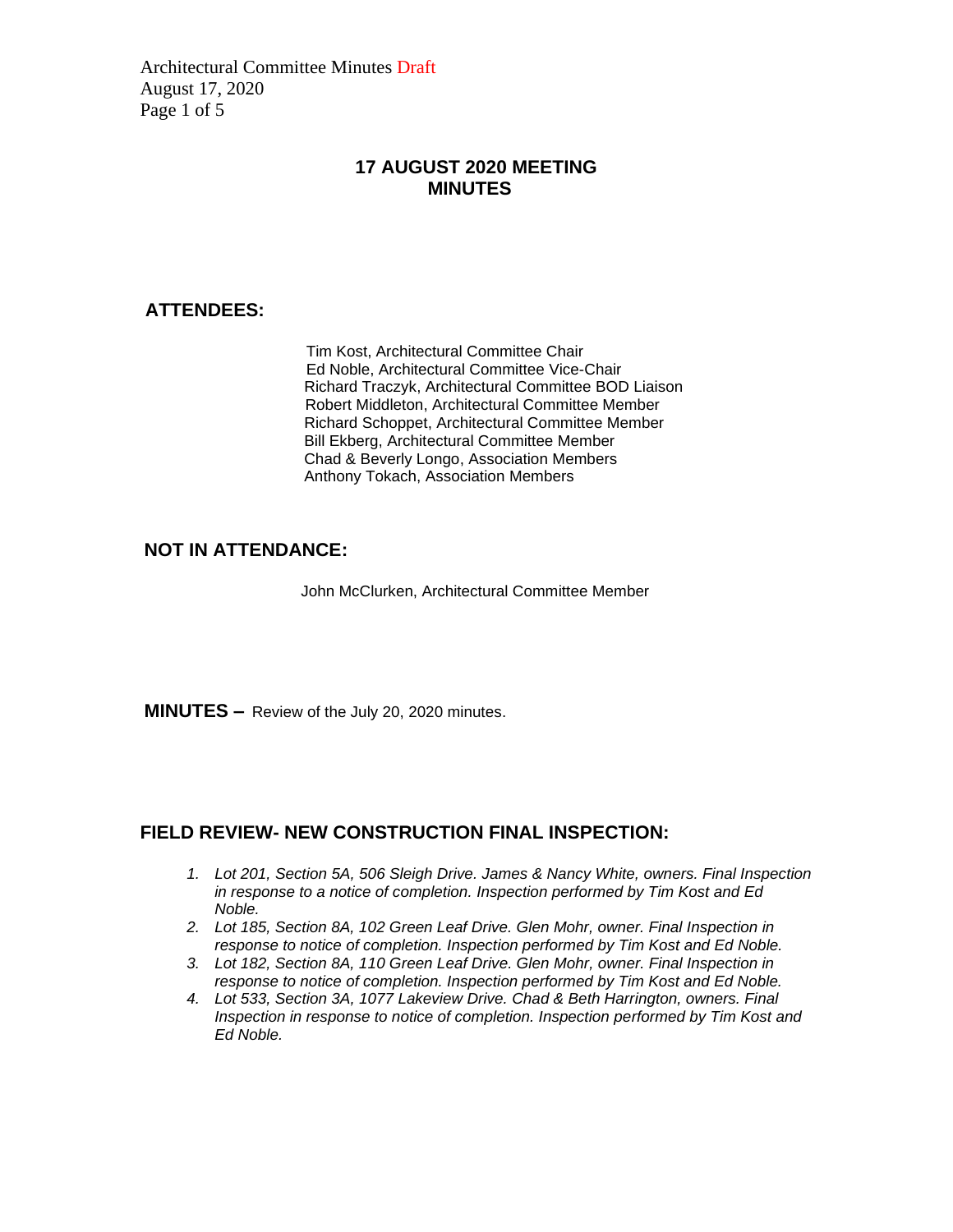Architectural Committee Minutes Draft August 17, 2020 Page 2 of 5

## **FIELD REVIEW – ACCESSORY STRUCTURES:**

- 1. Lot 388, Section 2, 328 Overlook Drive. Richard Oram, owner. Request for approval of plans to install a 10 x 15 garden/storage shed that will be painted blue to match the home. Reviewed by Tim Kost and Ed Noble. A motion was made to approve as submitted. The motion was seconded, and the motion was carried. Permit # 218 was issued on 8/19/2020.
- 2. Lot 078, Section 1, 102 Sunset Circle. Russell Fitzgerald. Request for approval of plans to install 10' X 12' storage shed 6'4" high. Will be placed at the right rear of the home and painted thatch brown in color. Reviewed by Tim Kost and Ed noble. A motion was made to approve as submitted. The motion was seconded, and the motion was carried. Permit # 222 was issued on 8/19/2020.

## **FIELD REVIEW – RETAINING WALL:**

- 1. Lot 388, Section 2, 328 Overlook Drive. Richard Oram, owner. Request for approval of plan to put in a 36" tall retaining wall using diamond pewter gray pavers to extend the driveway/apron on the right side of the home. Will be filled in with stone. Reviewed by Tim Kost and Ed Noble. A motion was made approve as submitted. The motion was seconded, and the motion was carried. Permit # 218 was issued on 8/19/2020.
- 2. Lot 1205, Section 5B, 103 Waterside Lane. Chad & Beverly Longo, owners. Request for approval of plans to have a 3-foot retaining wall poured to hold back dirt for a patio it will be stained to match the house. Reviewed Tim Kost and Richard Schoppet. A motion was made to approve as submitted. The motion was seconded, and the motion was carried. Permit # 219 was issued on 8/19/2020.

## **FIELD REVIEW – FENCE:**

- 1. Lot 577, Section 10, 1027 W. Masters Drive. Michael Dannenberg, owner. Request for approval of plans to install a fencing for safety issues it will be pressure treated oak wire on the inside. Painted or stained black. With 2 to 5' variance on the left side and the back. Reviewed by Tim Kost and Ed Noble. A motion was made to approve as submitted. With a 5' variance on the left side. The motion was seconded, and the motion was carried. Permit # 220 was issued on 8/19/2020.
- 2. Lot 425. Section 2, 301 Overlook Drive. Karen Van De Laar, owner. Request for approval of plans to install a fence using wood that will be painted gray the same color as the house. It will be 3 boards high and 2 gates one at the side by the deck and the other at the back right side by the shed. Reviewed by Tim Kost and Ed Noble. A motion was made to approve as submitted. The motion was seconded, and the motion was carried. Permit # 221 was issued on 8/19//2020.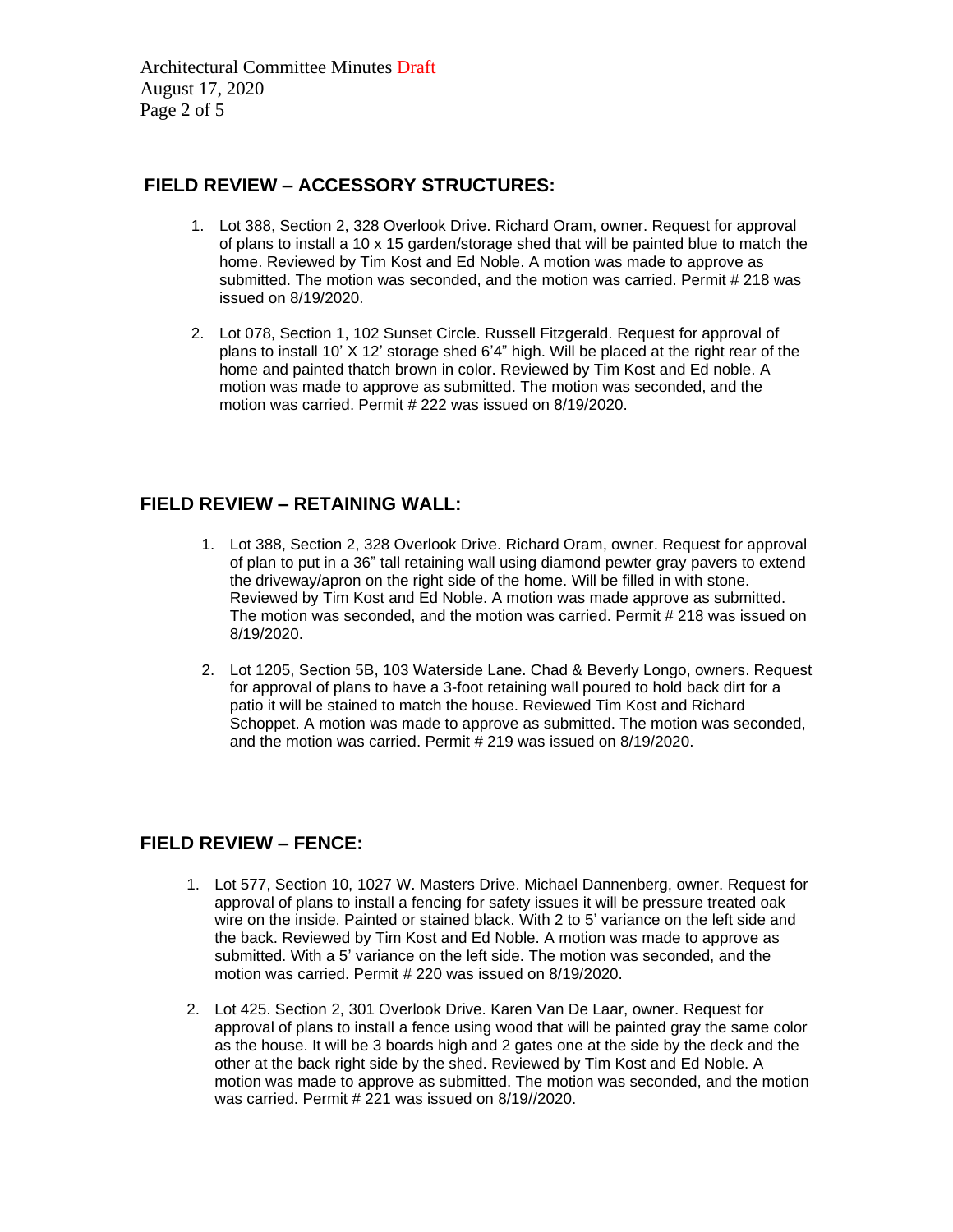Architectural Committee Minutes Draft August 17, 2020 Page 3 of 5

- 3. Lot 071, Section 8A, 101 Baker Drive. Tonya Hughes, owner. Request for approval of plans to install an all pressure treated picket fence with one gate by the deck will be all natural in color. Will need variance. Reviewed by Tim Kost and Ed Noble. A motion was made to approve as submitted. The motion was seconded, and the motion was carried. Permit # 223 was issued on 8/19/2020.
- 4. Lot 078, Section 1, 102 Sunset Circle. Russell Fitzgerald, owner. Request for approval of plans to put up a natural pine wood, split rail fence with (2) 3' gates on each side of the home. Reviewed by Tim Kost and Ed Noble. A motion was made to approve as submitted. With a 5' variance on the sides as to not disturb existing vegetation and trees. The motion was seconded, and the motion was carried. Permit # 222 was issued on 8/19/2020.

## **FIELD REVIEW- EXTERIOR CHANGES:**

- 1. Lot 527, Section 3A, 1063 Lakeview Drive. James & Kathleen Norconk, owners. Request for approval of plans to paint the outside of the home naval blue, patios, deck gray and all the trim white. Reviewed by Tim Kost and Ed Noble. A motion was made to approve as submitted. The motion was seconded, and the motion was carried. Permit # 224 was issued on 8/19/2020.
- 2. Lot 078, Section 1, 102 Sunset Circle. Russell Fitzgerald, owner. Request for approval of plans to paint the front door tame teal color and replacing all the shutters with natural wood and painted black. Reviewed by Tim Kost and Ed Noble. A motion was made to approve as submitted. The motion was seconded, and the motion was carried. Permit # 228 was issued on 8/19/2020.

# **FIELD REVIEWS- DECKS, PATIO AND PORCH:**

- 1. Lot 158, Section 8A, 108 Woodlands Lane. Lee & Joy Hutchins, owners. Request for approval of plans to replace the existing deck with a 12' x 20' trex (Havana gold color). Using wood for the railing with black aluminum balusters the top handrail will also be trex. Reviewed by Tim Kost and Ed Noble. A motion was made to approve as submitted. The motion was seconded, and the motion was carried. Permit # 225 was issued on 8/19/2020.
- 2. Lot 1212, Section 5B, 119 Waterside Lane. Jon Reedy, owner. Request for approval of plans to replace the existing handrailing on both decks and stairs with white vinyl and black balusters to match the house. Reviewed by Tim Kost and Ed Noble. A motion was made to approve as submitted. The motion was seconded, and the motion was carried. Permit # 226 was issued on 8/19/2020.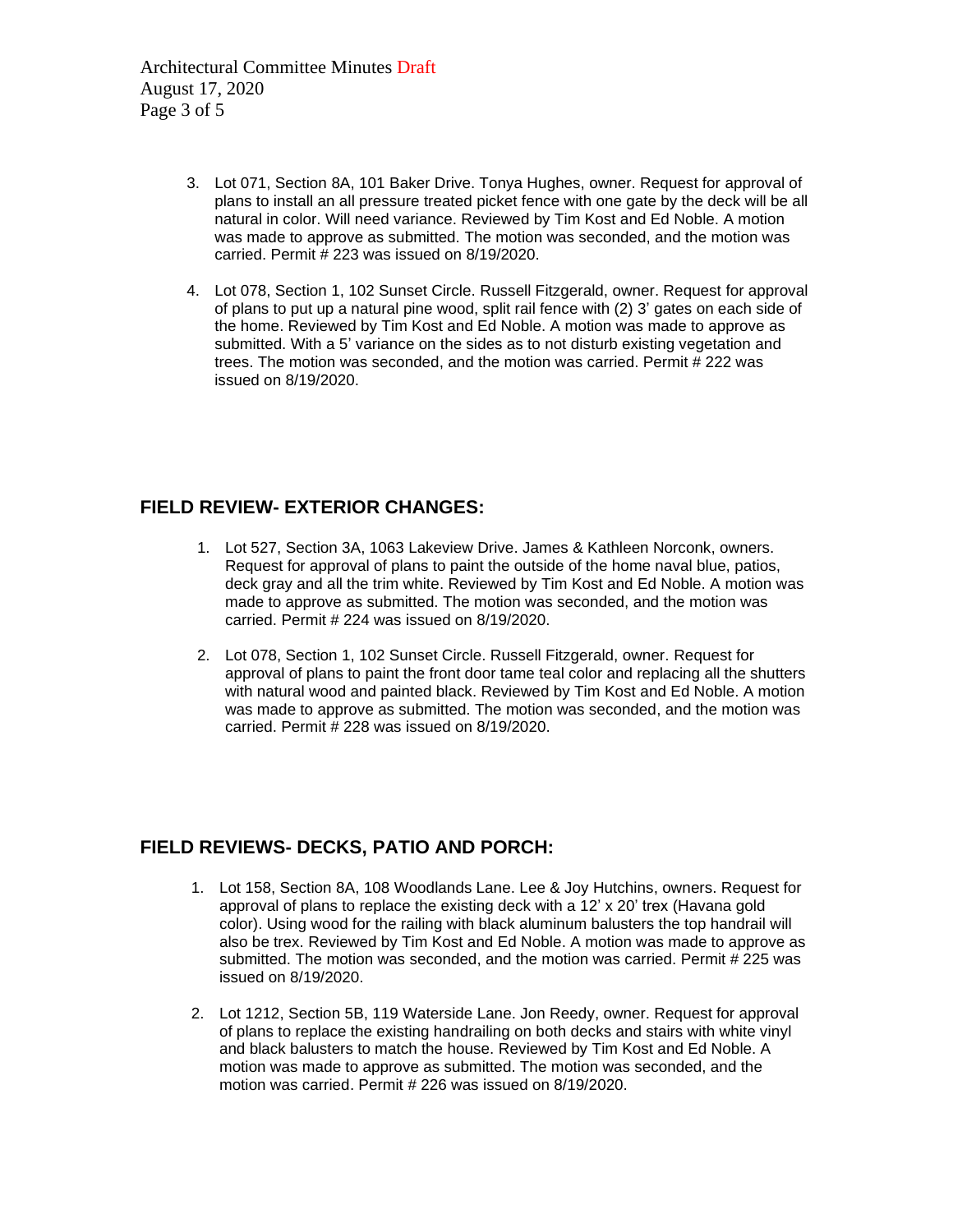Architectural Committee Minutes Draft August 17, 2020 Page 4 of 5

- 3. Lot 531, Section 10, 115 Eagle Drive. Michael Goss, owner. Request for approval of plans to pour a 4" thick 14' x 18' concrete patio slab. Reviewed by Tim Kost and Ed Noble. A motion was made to approve as submitted. The motion was seconded, and the motion was carried. Permit # 227 was issued 8/19/2020.
- 4. Lot 078, Section 1, 102 Sunset Circle. Russell Fitzgerald, owner. Request for approval of plans to replace current deck and add a 20'x14' and a 4x8 deck that will wrap around to the sunroom and attached to the current deck. Materials being used are gray composite decking board. From viewing the pictures attached the railing is white vinyl with round black balusters. Reviewed by Tim Kost and Ed Noble. A motion was made to approve as submitted. The motion was seconded, and the motion was carried. Permit # 228 was issued on 8/19/2020.

### **FIELD REVIEWS-RESALES:**

*.*

- 1. *Lot 185, Section 8A, 102 Greenleaf Drive. Mohr, owner. Resale inspection performed by Tim Kost and Ed Noble. No discrepancies noted.*
- 2. *Lot 182, Section 8A, 110 Greenleaf Drive. Mohr, owner. Resale inspection performed by Tim Kost and Ed Noble. No discrepancies noted.*
- 3. *Lot 175, Section 2, 100 Putter Place. Davis, owner. Resale inspection performed by Tim Kost and Ed Noble. No discrepancies noted.*
- 4. *Lot 392, Section 2, 320 Overlook Drive. Andrick, owner. Resale inspection performed by Tim Kost and Ed Noble. No discrepancies noted. RUSH*
- 5. *Lot 042, Section 4A, 1246 Lakeview Drive. Milbrandt, owner. Resale inspection performed by Tim Kost and Ed Noble. No discrepancies noted.*
- 6. *Lot 184, Section 4A, 409 Northwood Circle. Wright, owner. Resale inspection performed by Tim Kost and Ed Noble. No discrepancies noted. RUSH*
- 7. *Lot 190, Section 4A, 523 Northwood Circle. Hoover, owner. Resale inspection performed by Tim Kost and Ed Noble. No discrepancies noted.*
- 8. *Lot 036, Section 4A, 1222 Lakeview Drive. Ashtowne Properties LLC, owner. Resale inspection performed by Tim Kost and Ed Noble. House number blocked by downspout and porch. RUSH*

## **FIELD REVIEWS – TREE REMOVAL REQUESTS:**

- *1. Lot 076, Section 4A, 407 Dogwood Drive. Pope, owner. Request for approval of plans to remove nine (9) trees dead, diseased, crowing, leaning and location. Reviewed by Tim Kost and Ed Noble. Approved and permit issued on 7/22/2020. Permit #201*
- *2. Lot 405/406, Section 2, 212 Overlook Drive. Fuerst, owner. Request for approval of plans to remove two (2) trees dead and diseased. Reviewed by Tim Kost and Ed Noble. Approved and permit issued on 7/22/2020. Permit # 202*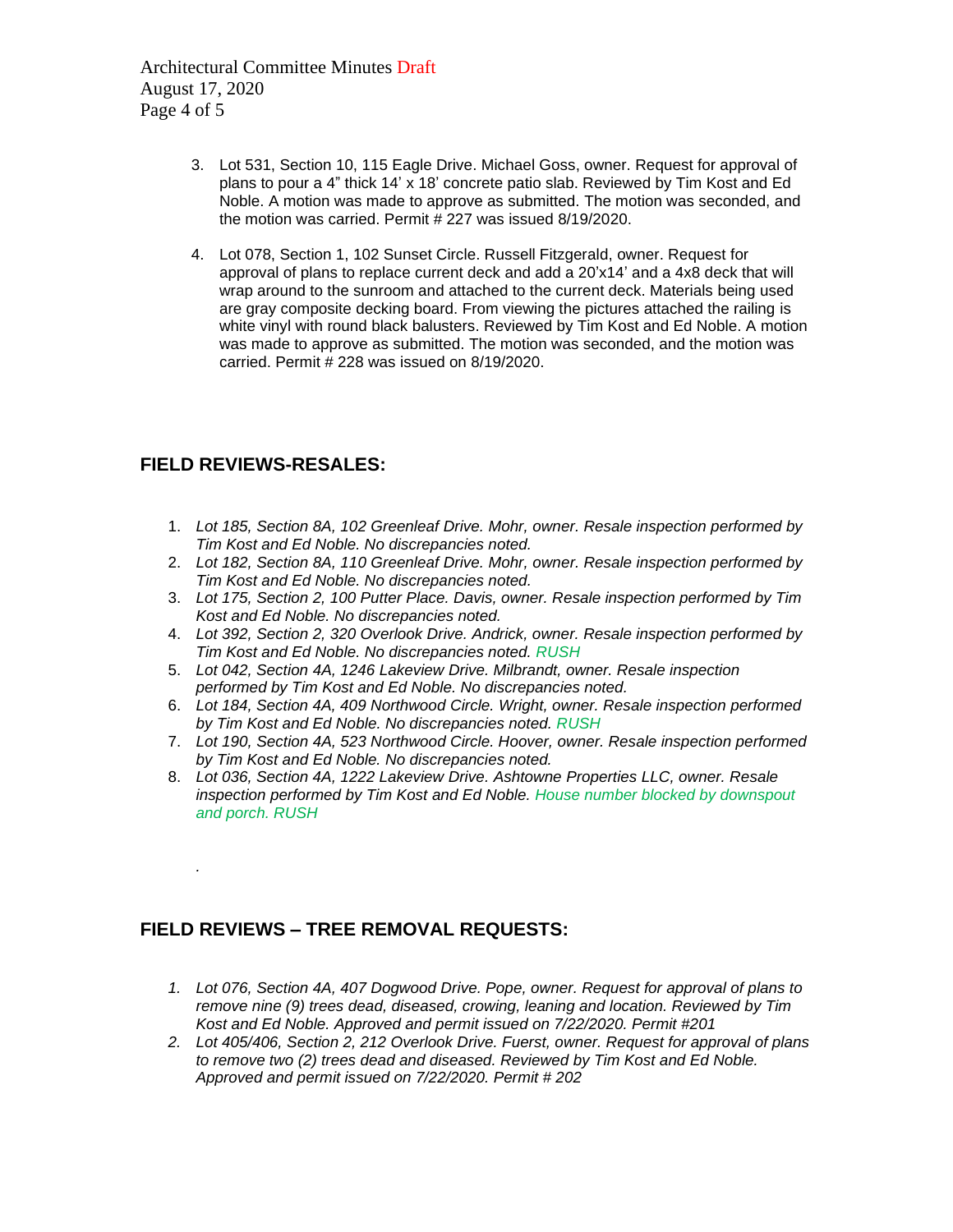Architectural Committee Minutes Draft August 17, 2020 Page 5 of 5

- *3. Lot 369, Section 2, 803 Lakeview Drive. Demery, owner. Request for approval of plans to remove one (1) tree dead and diseased. Reviewed by Tim Kost and Ed Noble. Approved and permit issued on 8/3/2020. Permit # 203*
- *4. Lot 263, Section 2, 111 Masters Drive. Arnold, owner. Request for approval of plans to remove three (3) trees cause of location. Reviewed by Tim Kost and Ed Noble. Approved and permit issued on 8/3/2020. Permit # 204*
- *5. Lot 012, Section 1B, 122 Lake Shore Drive. Puckett, owner. Request for approval of plans to remove four (4) trees wanting to expand deck. Reviewed by Tim Kost and Ed Noble. Approved and permit issued on 8/3/2020. Permit # 205*
- *6. Lot 444, Section 3A, 1017 Lakeview Drive. Anderson, owner. Request for approval of plans to remove one (1) tree dead and diseased. Reviewed by Tim Kost and Ed Noble. Approved and permit issued on 8/3/2020. Permit # 206*
- *7. Lot 166, Section 8A, 107 Woodland Lane. Davis, owner. Request for approval of plans to remove eight (8) trees crowding, dead, diseased, and location. Reviewed by Tim Kost and Ed Noble. Approved and permit issued on 8/3/2020. Permit # 207*
- *8. Lot 548, Section 10, 815 W. Masters Drive. Sisk, owner. Request for approval of plan to remove three (3) trees dead and diseased. Reviewed by Tim Kost and Ed Noble. Approved and permit issued on 8/3/2020. Permit # 208*
- *9. Lot 350, Section 2, 632 Lakeview Drive. Jones, owner. Request for approval of plans to remove two (2) trees impacting, dead and diseased. Reviewed by Tim Kost and Ed Noble. Approve and permit issued on 8/3/2020. Permit # 209*
- *10. Lot 288, Section 2, 508 Lakeview Drive. Walters, owner. Request for approval of plans to remove one (1) tree cause of the location. Reviewed by Tim Kost and Ed Noble. Approved and permit issued on 8/3/2020. Permit # 210*
- *11. Lot 510, Section 3A, 1112 Lakeview Drive. Boles, owner. Request for approval of plans to remove three (3) trees crowding and impacting. Reviewed by Tim Kost and Ed Noble. Approved and permit issued on 8/3/2020. Permit # 211*
- *12. Lot 501, Section 3A, 1094 Lakeview Drive. Krizan, owner. Request for approval of plans to remove two (2) trees dead and diseased. Reviewed by Tim Kost and Ed Noble. Approved and permit issued on 8/7/2020. Permit # 212*
- *13. Lot 042, Section 4A, 1246 Lakeview Drive. Milbrandt, owner. Request for approval of plans to remove one (1) tree dead and diseased. Reviewed by Tim Kost and Ed Noble. Approved and permit issued on 8/7/2020. Permit # 213*
- *14. Lot 020, Section 1B, 127 Lake Shore Drive. Kormance, owner. Request for approval of plans to remove one (1) tree dead and diseased. Reviewed by Tim Kost and Ed Noble. Approved and permit issued on 8/7/2020. Permit # 214*
- *15. Lot 078, Section 1, 102 Sunset Circle. Fitzgerald, owner. Request for approval of plans to remove one (1) tree dead and diseased. Reviewed by Tim Kost and Ed Noble. Approved and permit issued on 8/17/2020. Permit # 215*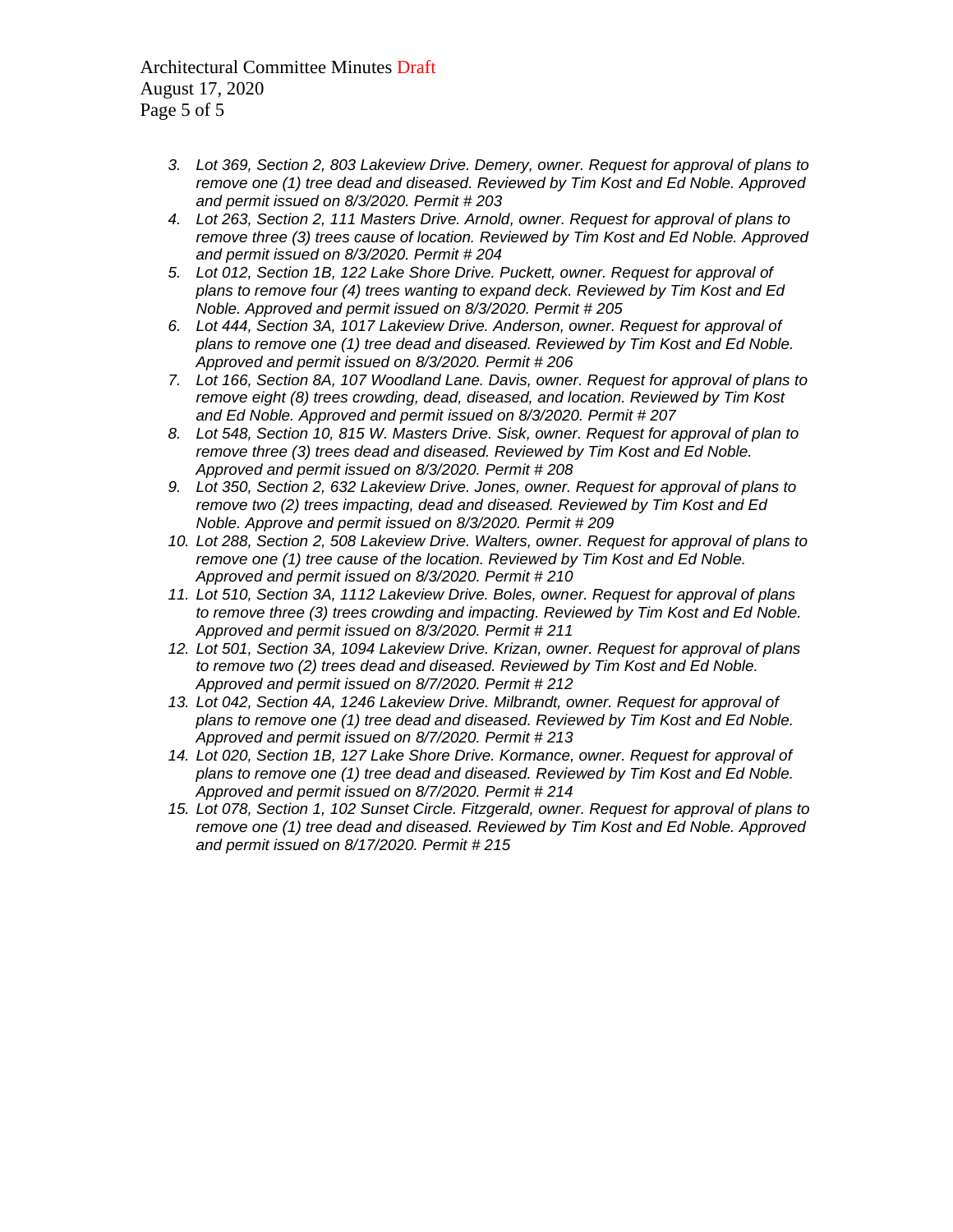### **Summary of Mediator Panel Determination August 12, 2020**

Panel Members: Barbara Magill, Chris Sypher, Robin Pedlar, Karen Taylor, Bob Becker, Butch Nesbit, Kathy Ressler Chair: Dot Wallace BOD Liaison: Bob Middleton

| <b>Hearing</b><br><b>Number</b> | Report<br><b>Time</b> | <b>Name</b><br><b>Property Address</b><br><b>Section and Lot</b><br><b>Compliance Committee File</b><br>No. | <b>Violation/Infraction</b>                | <b>Mediator Panel Determination</b>                                 |
|---------------------------------|-----------------------|-------------------------------------------------------------------------------------------------------------|--------------------------------------------|---------------------------------------------------------------------|
| $\mathbf{1}$                    | 7:00                  | Jessica Evans<br>521 Lakeview Drive<br>2/322<br>#20-020                                                     | Speeding 36 in a 25 mph on 2/21/2020.      | \$50.00 assessment levied<br><b>Did not attend</b><br><b>Haines</b> |
| $\sqrt{2}$                      | 7:00                  | James & Debra Vanmeter<br>409 Sunset Circle<br>2/275<br>$#20-021$                                           | Speeding 37 in a 25 mph on 2/21/2020.      | <b>Paid \$50.00</b>                                                 |
| $\mathfrak{Z}$                  | 7:00                  | Lee & Joy Hutchins<br>108 Woodlands Lane<br>8A/158<br>#20-022                                               | Failure to stop at stop sign on 2/21/2020. | <b>Paid \$50.00</b>                                                 |
| $\overline{4}$                  | 7:00                  | Gary & Mary Greene<br>1201 Lakeview Drive<br>3A/557<br>#20-023                                              | Failure to stop at stop sign on 2/21/2020. | <b>Paid \$50.00</b>                                                 |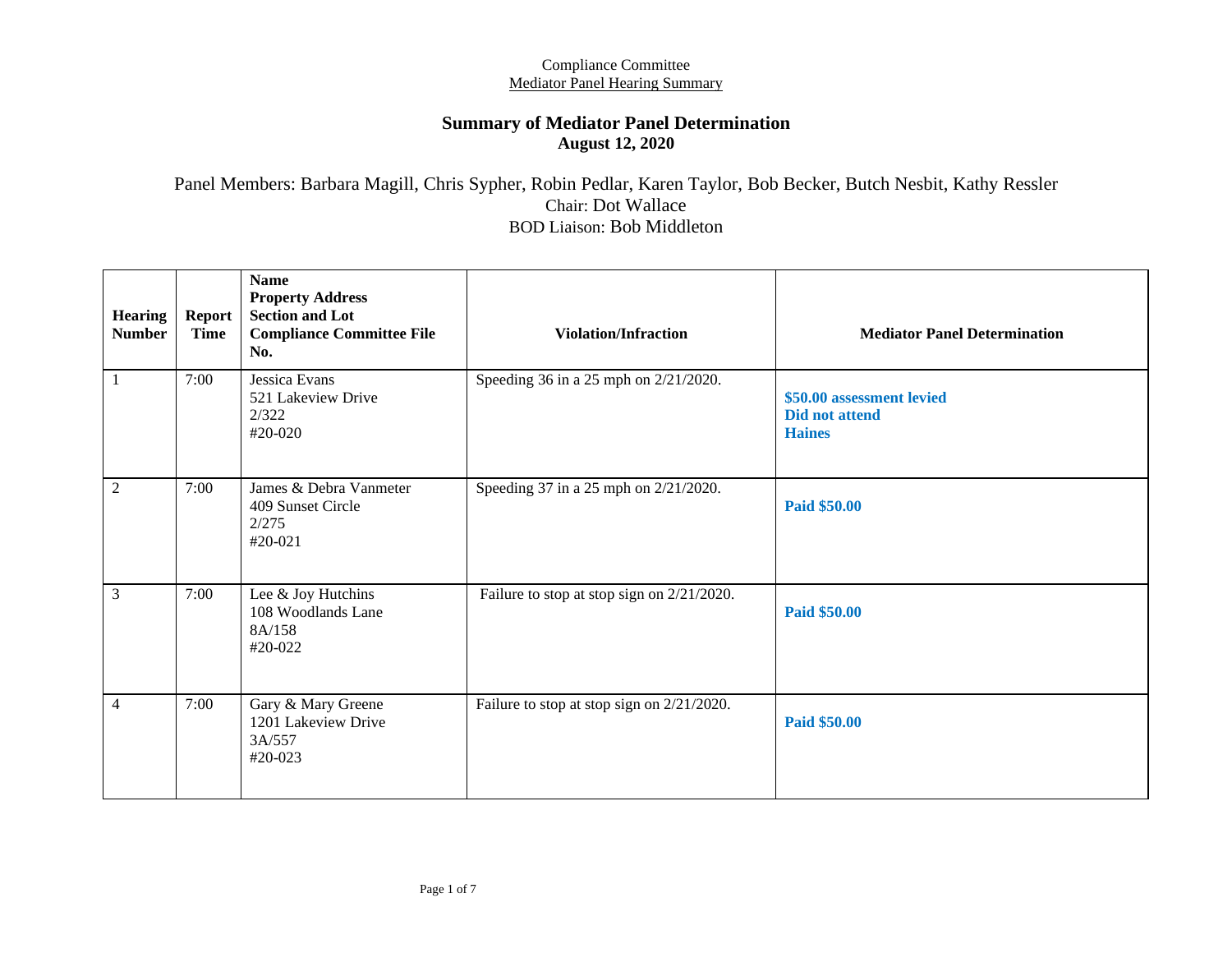| 5              | 7:00 | <b>Brenda Lineburg</b><br>1119 Lakeview Drive<br>3A/552<br>#20-024     | Failure to stop at stop sign on 2/21/2020. | <b>Paid \$50.00</b>                                                 |
|----------------|------|------------------------------------------------------------------------|--------------------------------------------|---------------------------------------------------------------------|
| 6              | 7:00 | David Ernst (renter-Reid)<br>103 Northwood Circle<br>4A/171<br>#20-025 | Failure to stop at stop sign on 2/21/2020. | \$50.00 assessment levied<br><b>Did not attend</b><br><b>Haines</b> |
| $\overline{7}$ | 7:00 | Gregory & Karen Eckles<br>106 Lake Shore Drive<br>1B/004<br>#20-026    | Failure to stop at stop sign on 2/23/2020. | \$50.00 assessment levied<br><b>Did not attend</b><br><b>Haines</b> |
| 8              | 7:00 | Richard & Karen Geho<br>302 Lakeview Drive<br>1/070<br>#20-027         | Failure to stop at stop sign on 2/23/2020. | Paid \$50.00                                                        |
| $\overline{9}$ | 7:00 | Mary S. Meadows<br>312 Masters Drive<br>2/177<br>#20-028               | Speeding 42 in a 25 mph on 2/25/2020.      | <b>Paid \$50.00</b>                                                 |
| 10             | 7:00 | Mary S. Meadows<br>312 Masters Drive<br>2/177<br>#20-029               | Speeding 35 in a 25 mph on 2/25/2020.      | Paid \$50.00                                                        |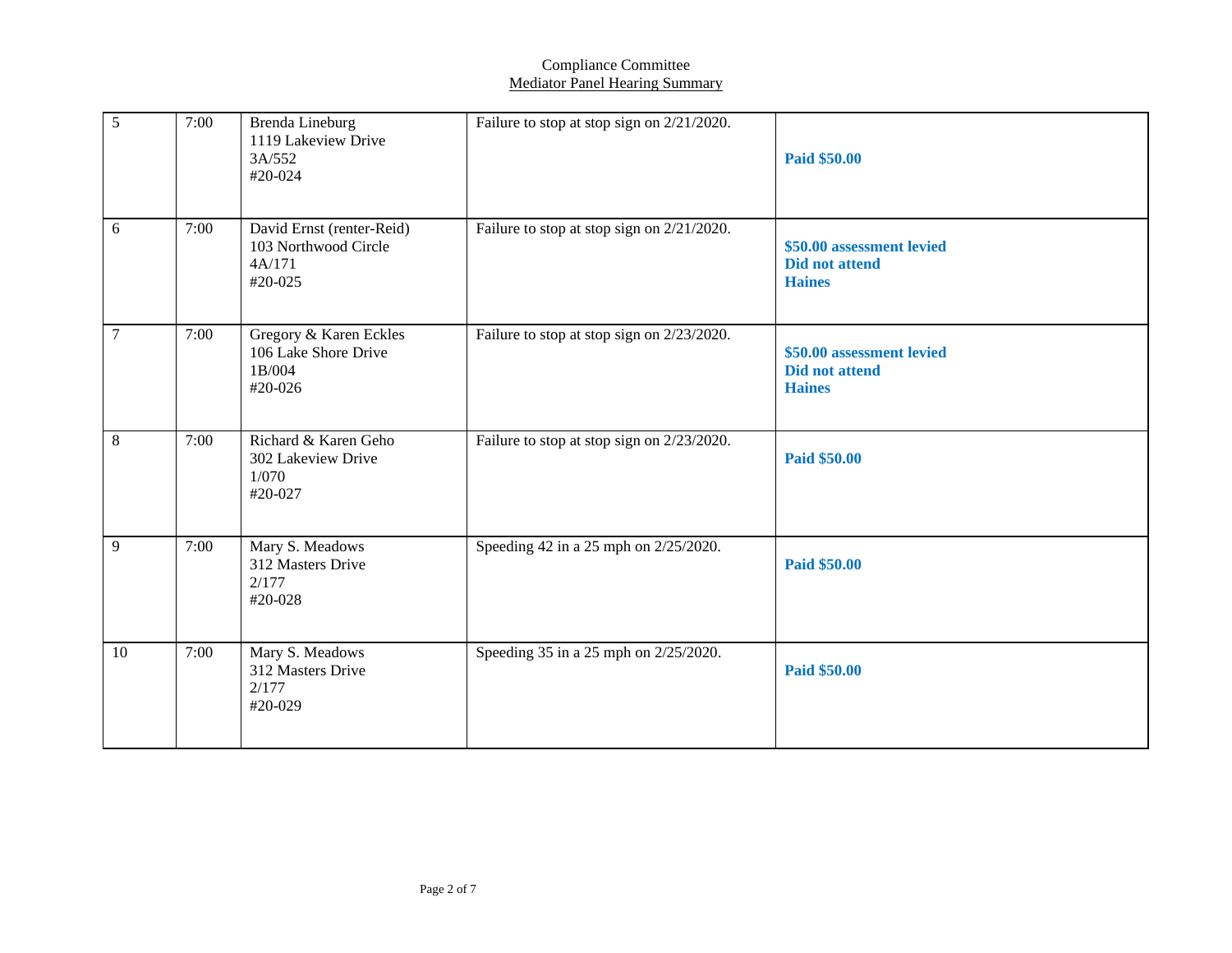| 11 | 7:00 | <b>Tina Farmer</b><br>104 Divot Place<br>3A/459<br>#20-030                       | Speeding 32 in a 25 mph on 3/7/2020.      | \$25.00 assessment levied<br><b>Did not attend</b><br><b>Haines</b> |
|----|------|----------------------------------------------------------------------------------|-------------------------------------------|---------------------------------------------------------------------|
| 12 | 7:00 | Angela & Kurtis Dennis<br>206 Woods Lane<br>10/567<br>#20-031                    | Speeding 35 in a 25 mph on 3/7/2020.      | <b>Paid \$50.00</b>                                                 |
| 13 | 7:00 | Michael & Sharon Koehnke<br>(Joseph)<br>1514 Lakeview Drive<br>4A/165<br>#20-032 | Speeding 33 in a 25 mph on 3/7/2020.      | \$25.00 assessment levied<br><b>Did not attend</b><br><b>Haines</b> |
| 14 | 7:00 | Dianna Randolph<br>1504 Lakeview Drive<br>4A/161<br>#20-033                      | Failure to stop at stop sign on 3/7/2020. | \$50.00 assessment levied<br><b>Did not attend</b><br><b>Haines</b> |
| 15 | 7:00 | Donna Loureiro<br>107 Country Club Drive<br>10/497<br>#20-034                    | Unauthorized dumping on 3/26/2020.        | Paid \$50.00                                                        |
| 16 | 7:00 | Terri & Travis Welsh<br>205 Greenbriar Circle<br>4A/099<br>#20-035               | Speeding 36 in a 25 mph on 4/21/2020.     | \$50.00 assessment levied<br>Did not attend<br><b>Haines</b>        |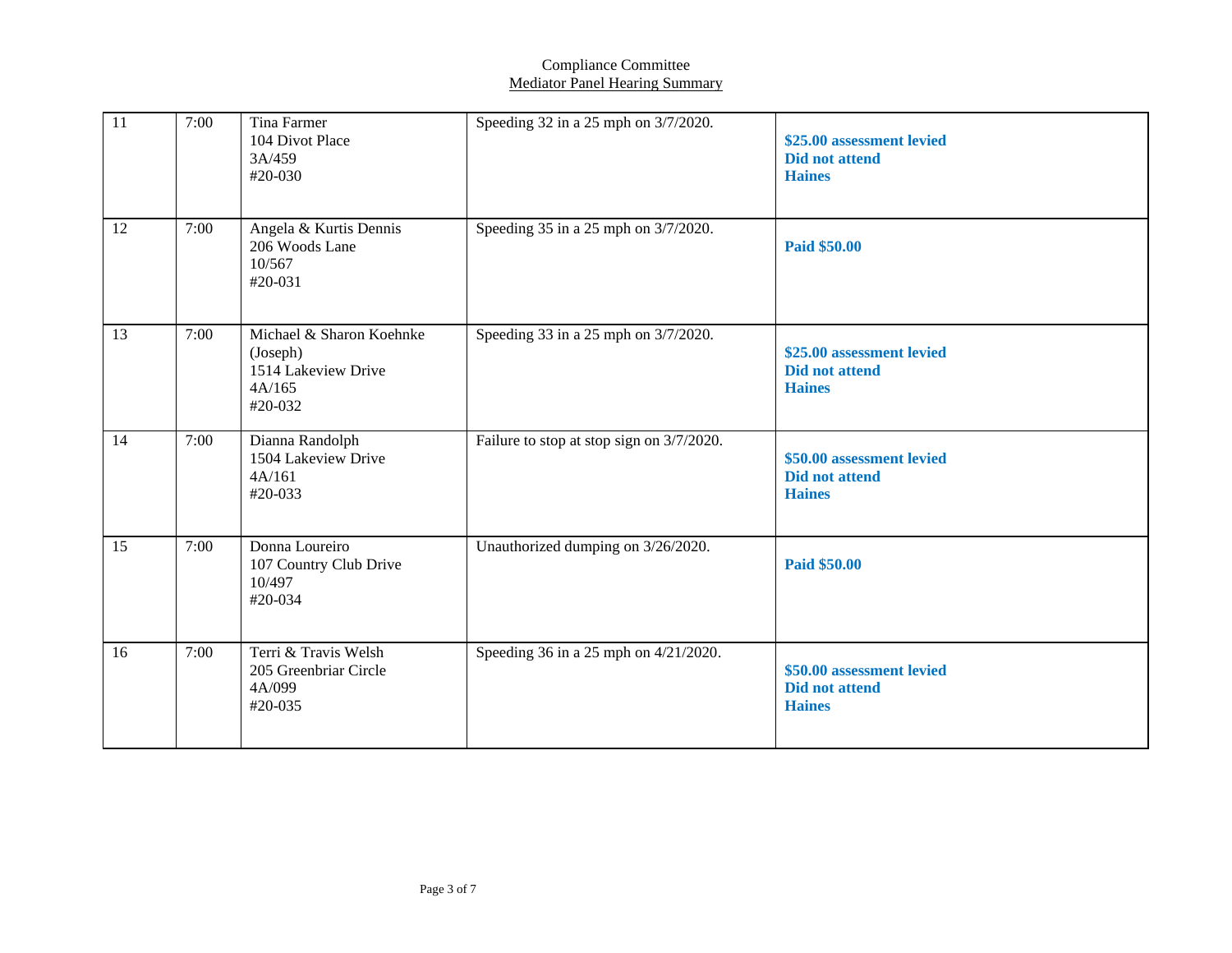| 17 | 7:00 | Eugene Gray (Chavis &<br>Crawley)<br>116 Country Club Drive<br>10/501<br>#20-036    | Speeding 33 in a 25 mph 4/25/2020.           | \$25.00 assessment levied<br><b>Attended</b><br><b>Haines</b>       |
|----|------|-------------------------------------------------------------------------------------|----------------------------------------------|---------------------------------------------------------------------|
| 18 | 7:00 | Dana & Gordan Crickman<br>101 Eagle Drive<br>10/524<br>#20-037                      | Failure to stop at stop sign on 4/26/2020.   | \$50.00 assessment levied<br><b>Did not attend</b><br><b>Haines</b> |
| 19 | 7:00 | James & Gabriela Buchanan<br>(Fletcher)<br>1015 Lakeview Drive<br>3A/443<br>#20-038 | Speeding 34 in a 25 mph on 4/29/2020.        | \$25.00 assessment levied<br><b>Attended</b><br><b>Haines</b>       |
| 20 | 7:00 | William & Katherine Andreani<br>302 Dogwood Drive<br>4A/156<br>#20-039              | Speeding 34 in a 25 mph on 4/29/2020.        | \$25.00 assessment levied<br><b>Did not attend</b><br><b>Haines</b> |
| 21 | 7:00 | Richard Goode (Brown)<br>101 Sycamore Place<br>1/135<br>#20-040                     | Failure to stop at a stop sign on 4/29/2020. | <b>Paid \$50.00</b>                                                 |
| 22 | 7:00 | Randall & Anadelia McDougall<br>403 S. Lakeview Drive<br>5A/104<br>#20-041          | Failure to stop at a stop sign on 4/29/2020. | \$50.00 assessment levied<br><b>Did not attend</b><br><b>Haines</b> |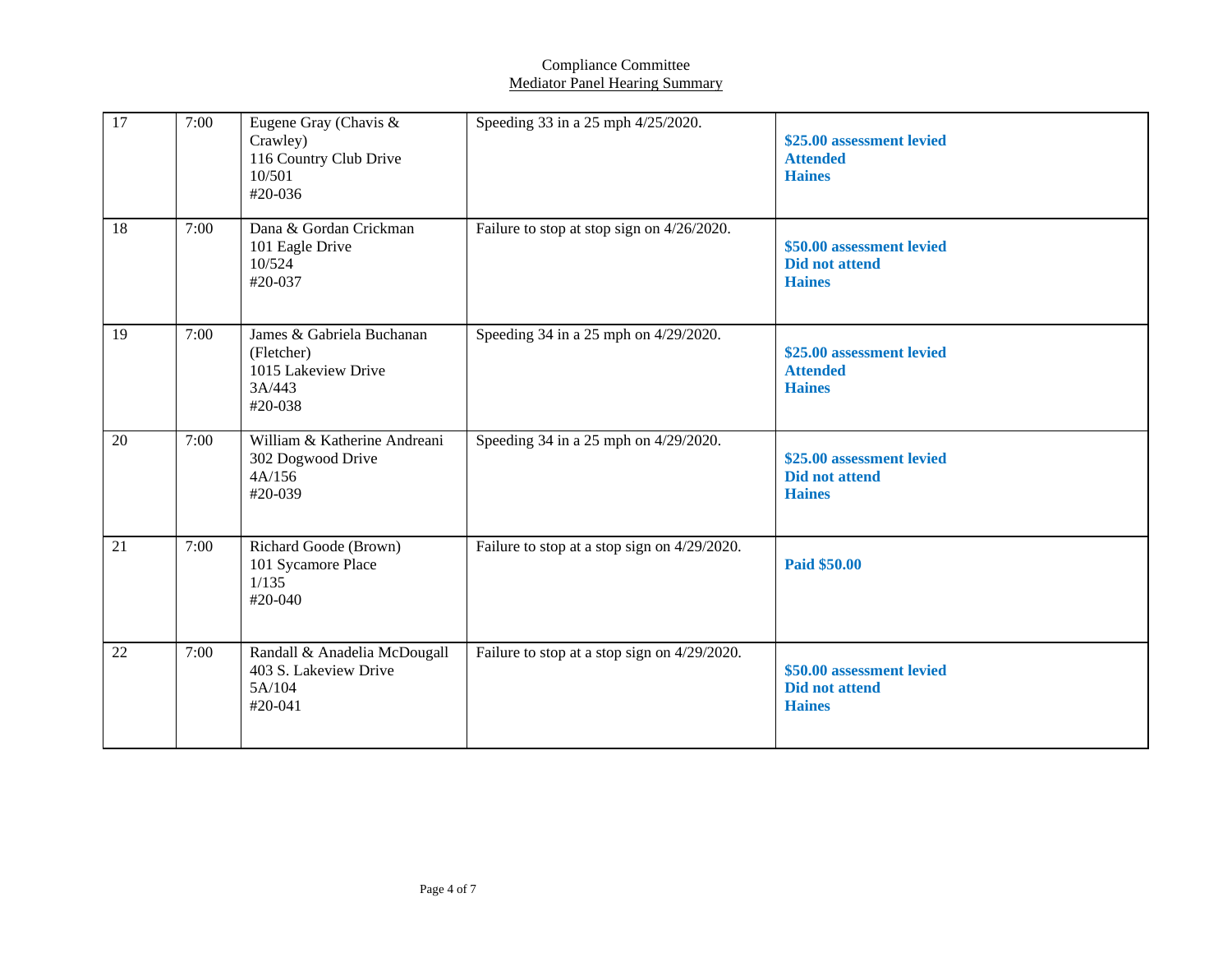| 23 | 7:00 | Jarret Tomalesky<br>213 Fairway Circle<br>2/223<br>#20-042                            | Failure to stop at a stop sign on $4/29/2020$ . | Paid \$50.00                                                                                                                         |
|----|------|---------------------------------------------------------------------------------------|-------------------------------------------------|--------------------------------------------------------------------------------------------------------------------------------------|
| 24 | 7:00 | Kevin Gallagher<br>1100 Lakeview Drive<br>3A/504<br>#20-043                           | Unauthorized parking on 4/29/2020.              | Void per Mike we do not have proper signage.                                                                                         |
| 25 | 7:00 | Christina Chasler (Buckingham-<br>Surber)<br>227 Lakeview Drive<br>1/142<br>$#20-044$ | Failure to stop at a stop sign on 5/3/2020.     | Attended said the guards let the guy into her<br>residents without her permission. The guard did<br>escort him out of the community. |
| 26 | 7:00 | <b>Holly Slawter</b><br>173 Lake Holiday Road<br>1/006<br>#20-045                     | Failure to stop at a stop sign on 5/3/2020.     | \$50.00 assessment levied<br><b>Did not attend</b><br><b>Haines</b>                                                                  |
| 27 | 7:00 | Bonnie & Eric Post<br>817 Southwood Drive<br>6A/211<br>#20-046                        | Speeding 32 in a 25 mph on 5/12/2020.           | \$25.00 assessment levied<br><b>Did not attend</b><br><b>Haines</b>                                                                  |
| 28 | 7:00 | Elizabeth & Withers Horner<br>1056 Lakeview Drive<br>3A/482<br>#20-047                | Speeding 32 in a 25 mph on 5/12/2020.           | \$25.00 assessment levied<br><b>Did not attend</b><br><b>Haines</b>                                                                  |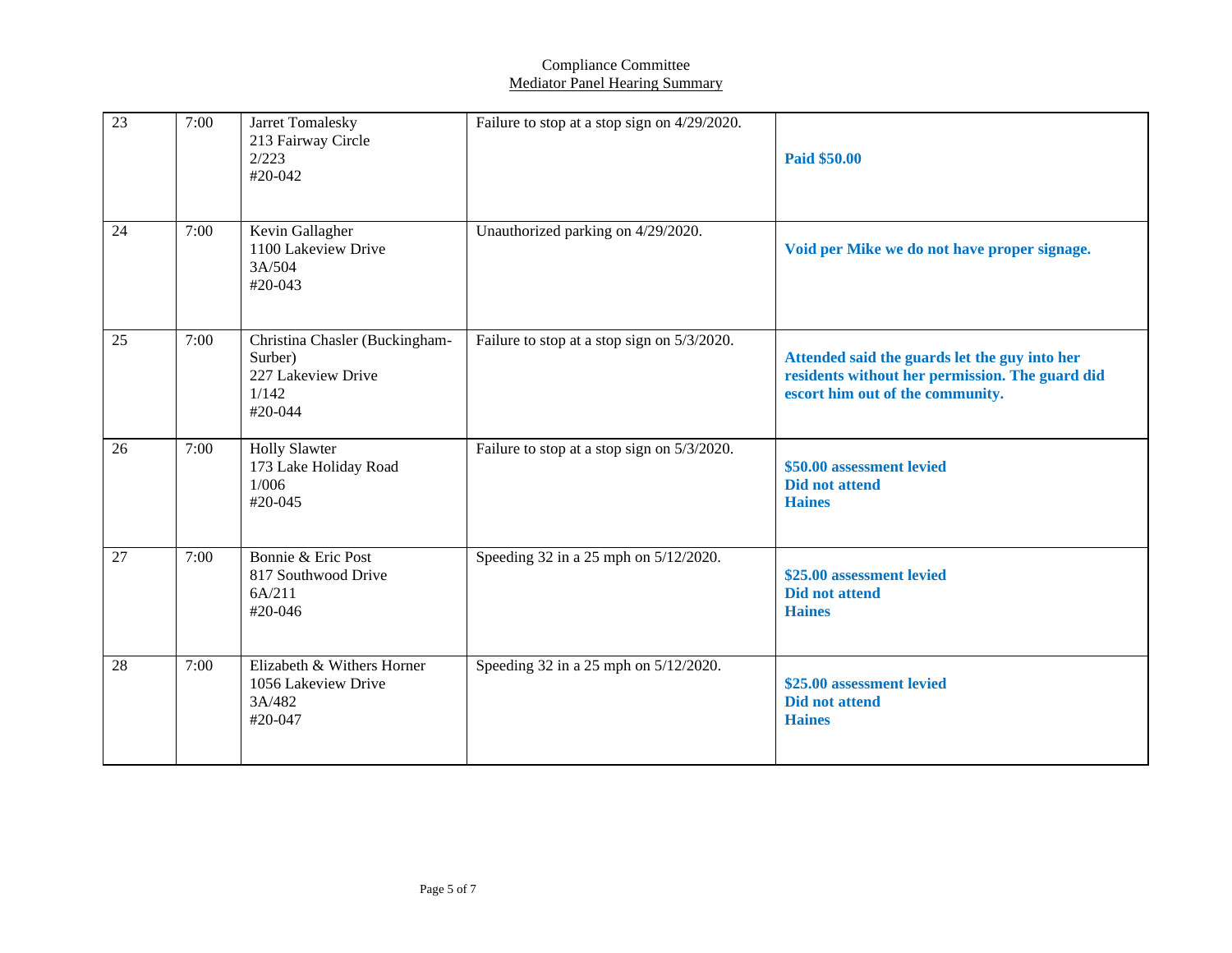| 29           | 7:00 | Jared & Keri Mounts<br>200 Greenleaf Drive<br>8A/179<br>#20-048                           | Failure to stop at a stop sign on 5/12/2020.                          | \$50.00 assessment levied<br><b>Did not attend</b><br><b>Haines</b> |
|--------------|------|-------------------------------------------------------------------------------------------|-----------------------------------------------------------------------|---------------------------------------------------------------------|
| 30           | 7:00 | William & Ramona Bock<br>707 S. Lakeview Drive<br>5A/126<br>#20-049                       | Failure to stop at a stop sign on 5/12/2020.                          | Paid \$50.00                                                        |
| 31           | 7:00 | David & Diane Alaniz<br>112 Waterside Lane<br>5B/1241<br>#20-050                          | Speeding 33 in a 25 mph on 5/15/2020.                                 | \$25.00 assessment levied<br><b>Attended</b><br><b>Haines</b>       |
| $\mathbf{A}$ | 7:00 | David & Ivy Gurley<br>1304 Lakeview Drive<br>4A/064<br>#20-051                            | Parked in the roadway on 5/16/2020.                                   | \$50.00 assessment levied<br><b>Attended</b><br><b>Haines</b>       |
| $\, {\bf B}$ | 7:00 | Eugene & Martha Shmorhun<br>522 Northwood Circle<br>4A/206<br>#20-052                     | Failure to stop at the stop sign on 5/16/2020.                        | Paid \$50.00                                                        |
| $\mathbf C$  | 7:00 | Lanzetta Properties LLC (tenant-<br>Dempster)<br>1082 Lakeview Drive<br>3A/495<br>#20-053 | Speeding, running stop signs and reckless<br>driving on $5/25/2020$ . | \$50.00 assessment levied<br><b>Attended</b><br><b>Haines</b>       |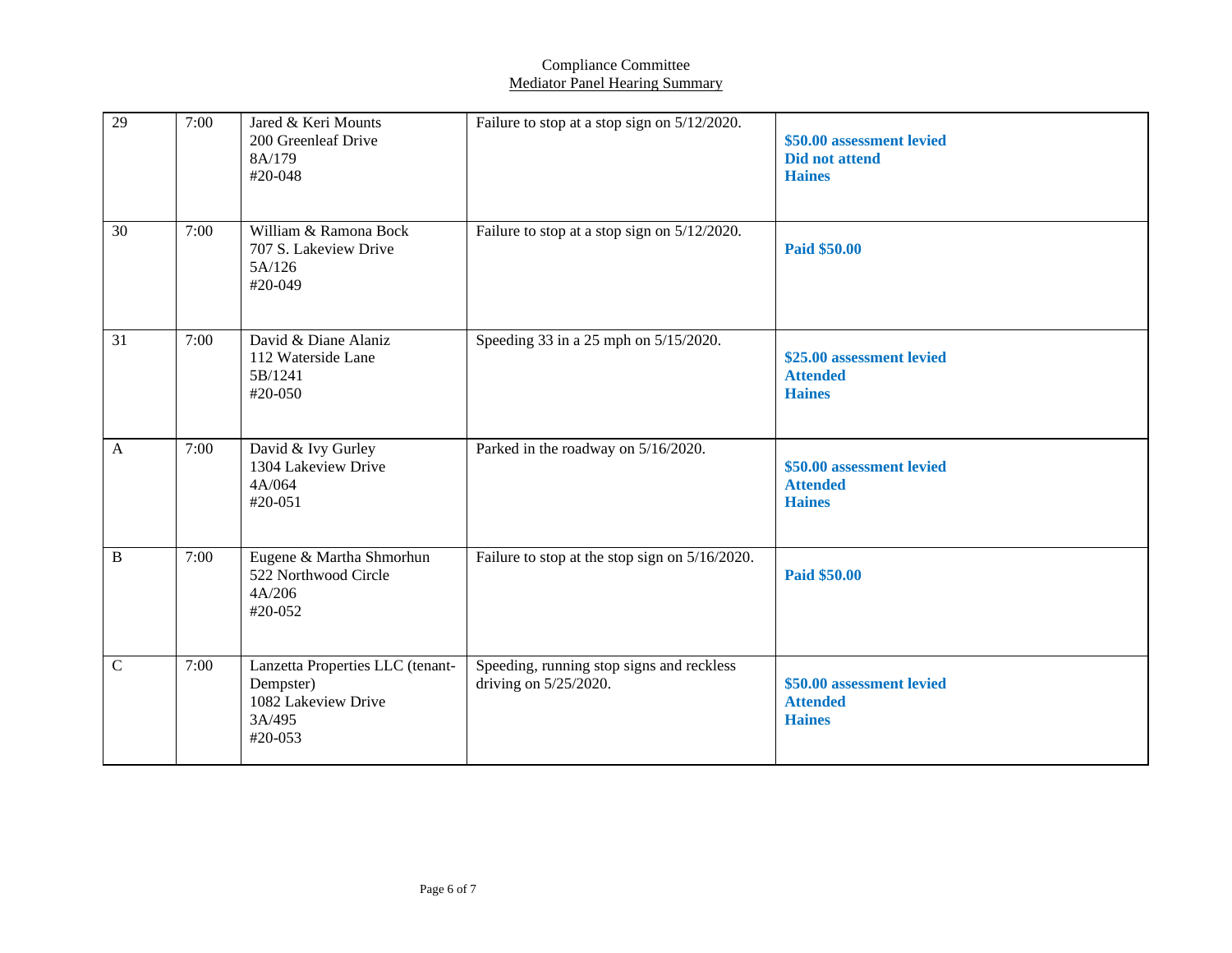| $\mathbf D$    | 7:00 | Pedro Sola-Rotger<br>210 Woods Drive<br>10/565<br>#20-054   | Boat & Trailer parked on common area on<br>5/27/2020. | \$50.00 assessment levied<br><b>Did not attend</b><br><b>Haines</b> |
|----------------|------|-------------------------------------------------------------|-------------------------------------------------------|---------------------------------------------------------------------|
| ${\bf E}$      | 7:00 | James Mond MD<br>216 Greenbriar Circle<br>4A/084<br>#20-055 | Parked in the roadway on 6/26/2020.                   | \$50.00 assessment levied<br><b>Did not attend</b><br><b>Office</b> |
| $\overline{F}$ | 7:00 | Dorothy Long<br>203 Overlook Drive<br>2/432<br>$#20-056$    | Unauthorized dumping on 6/28/2020.                    | <b>Paid \$50.00</b>                                                 |
| $\mathbf G$    | 7:00 | James White<br>506 Sleigh Drive<br>5A/201<br>#20-057        | Speeding 39 in a 25 mph on 6/30/2020.                 | <b>Paid \$50.00</b>                                                 |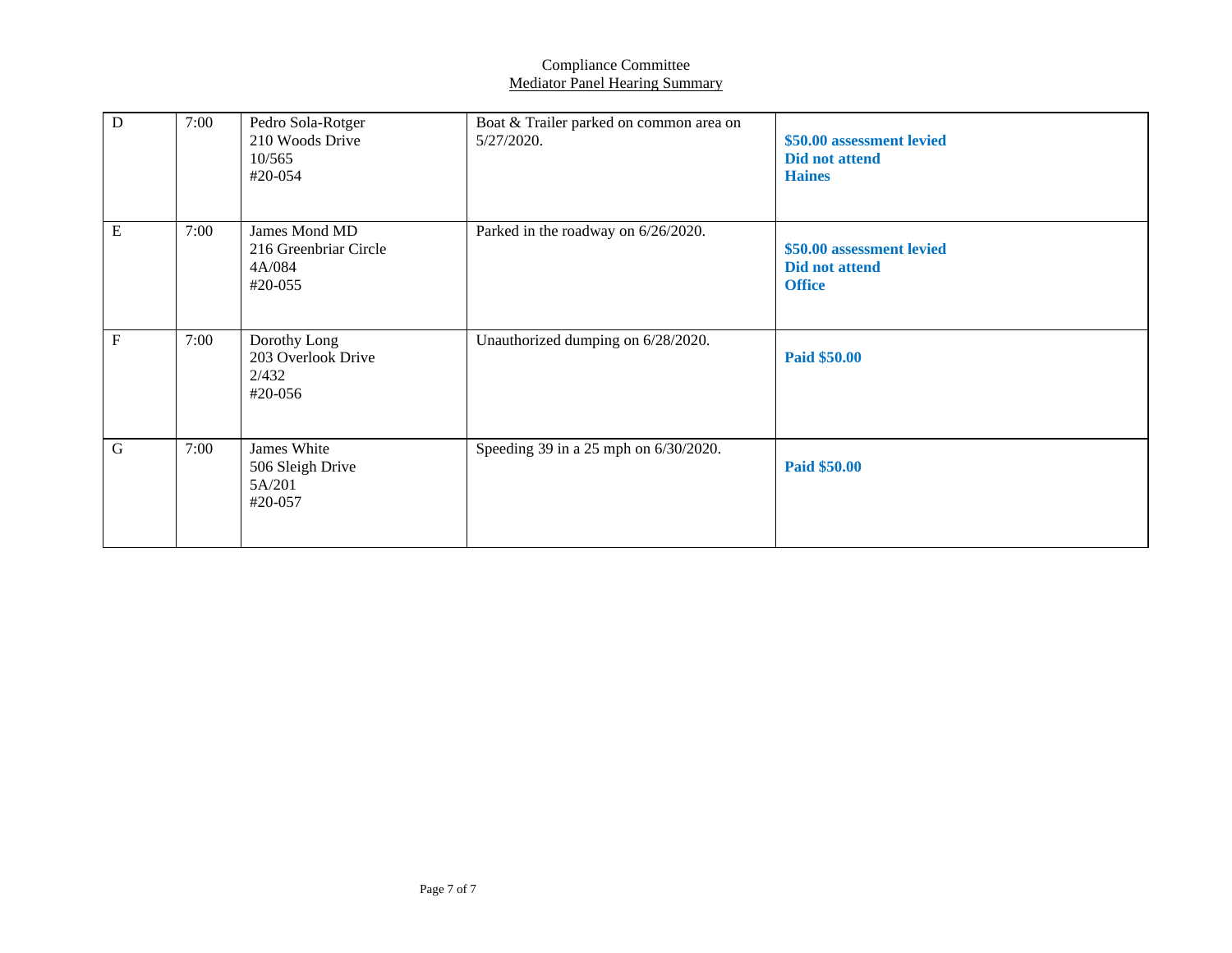### Compliance Committee Mediator Panel Hearing Summary **Summary of Mediator Panel Determination** September 09, 2020

### Panel Members: Barbara Magill, Chris Sypher, Robin Pedlar, Karen Taylor, Bob Becker, Butch Nesbit, Kathy Ressler Chair: Dot Wallace BOD Liaison: Bob Middleton

| <b>Hearing</b><br><b>Number</b> | <b>Report</b><br><b>Time</b> | <b>Name</b><br><b>Property Address</b><br><b>Section and Lot</b><br><b>Compliance Committee File No.</b> | <b>Violation/Infraction</b>          | <b>Mediator Panel Determination</b>                                 |
|---------------------------------|------------------------------|----------------------------------------------------------------------------------------------------------|--------------------------------------|---------------------------------------------------------------------|
|                                 | 7:00                         | <b>Russell Hiett</b><br>311 Lakeview Drive<br>1/120A<br>#20-058                                          | Speeding 33 in a 25mph on 7/17/2020. | <b>Warning (child sick)</b><br><b>Did attend</b><br><b>Haines</b>   |
| $\overline{c}$                  | 7:00                         | Joseph Strohmeyer- (Peck)<br>237 Sunset Circle<br>2/305A<br>#20-059                                      | Speeding 37 in a 25mph on 7/17/2020. | Prepaid \$50.00 dollars.                                            |
| 3                               | 7:00                         | Mark Crate<br>407 Sunset Circle<br>2/276B<br>#20-060                                                     | Speeding 39 in a 25mph on 7/17/2020. | \$50.00 assessment levied<br><b>Did not attend</b><br><b>Haines</b> |
| 4                               | 7:00                         | John & Laetitia Schoeman<br>606 Lakeview Drive<br>2/337<br>#20-061                                       | Speeding 40 in a 25mph on 7/17/2020. | \$50.00 assessment levied<br><b>Did not attend</b><br><b>Haines</b> |
| 5                               | 7:00                         | James & Nancy White<br>506 Sleigh Drive<br>5A/201C<br>#20-062                                            | Speeding 32 in a 32mph on 7/18/2020. | Prepaid \$50.00 dollars.                                            |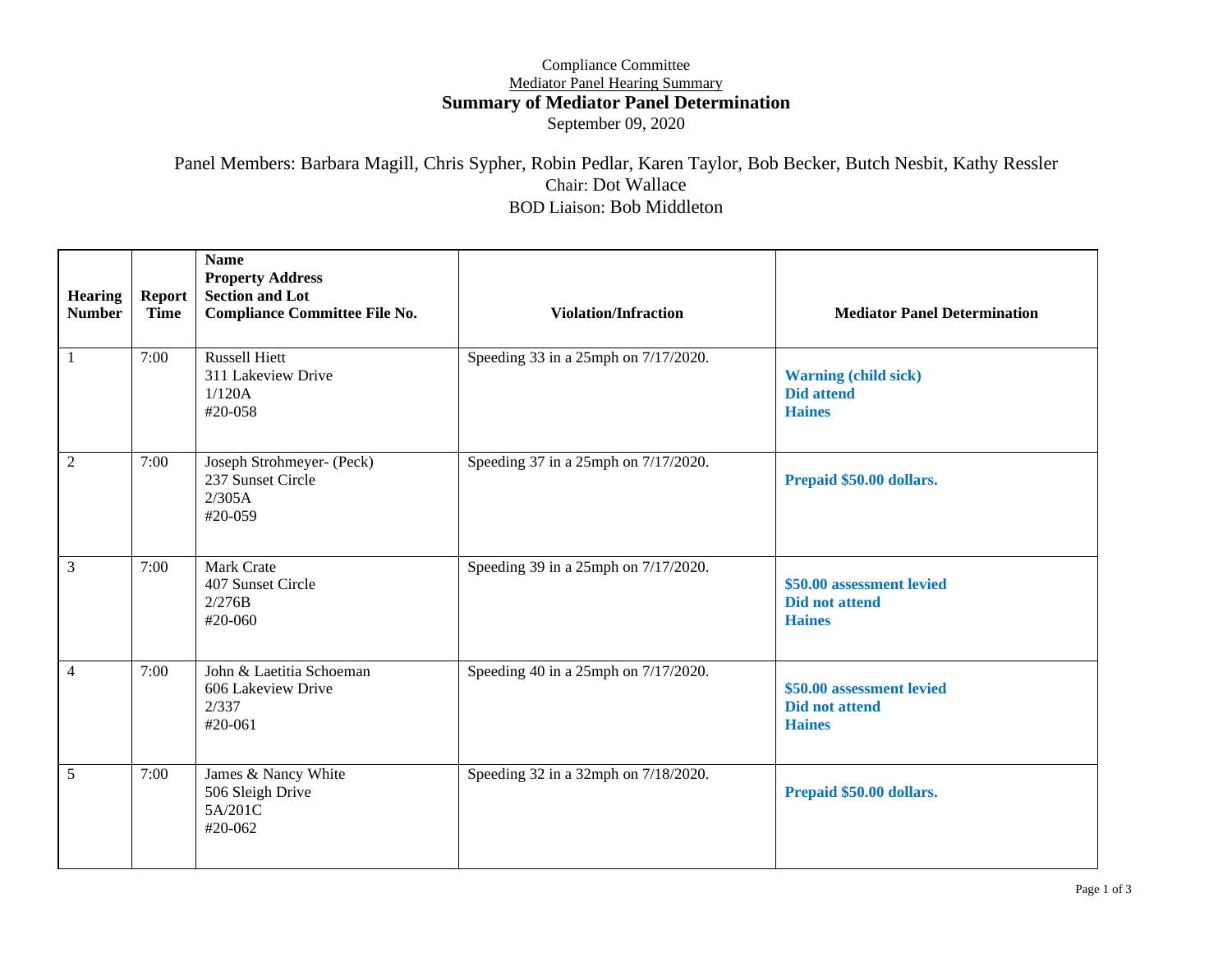|                |      |                                                                                      | <b>Mediator Panel Hearing Summary</b>                                   |                                                                     |
|----------------|------|--------------------------------------------------------------------------------------|-------------------------------------------------------------------------|---------------------------------------------------------------------|
| 6              | 7:00 | Shaniece Carter-(Armentrount)<br>129 Dogwood Drive<br>4A/141C<br>$# 20 - 063$        | Discharging air rifle on 7/19/2020.                                     | \$50.00 assessment levied<br><b>Did not attend</b><br><b>Haines</b> |
| $\overline{7}$ | 7:00 | Jerry & Jillian Keene-(Greene)<br>236 Lakeview Drive<br>1/065C<br>#20-064            | Parked in a non-designated area blocking the<br>fire lane on 7/19/2020. | \$50.00assessment levied<br><b>Did not attend</b><br><b>Haines</b>  |
| 8              | 7:00 | William Stanton<br>1022 Lakeview Drive<br>3A/467E<br>#20-065                         | Parked in the roadway on 7/25/2020.                                     | \$50.00 assessment levied<br><b>Did attend</b><br><b>Haines</b>     |
| 9              | 7:00 | <b>Richard Alfers</b><br>505 Sleigh Drive<br>5A/190B<br>#20-066                      | Speeding 33 in a 25mph on 7/30/2020.                                    | \$25.00 assessment levied<br><b>Did attend</b><br><b>Haines</b>     |
| 10             | 7:00 | Laura & Christopher Ricketts<br>408 S. Lakeview Drive<br>5A/003F<br>#20-067          | Running through a stop sign on 7/30/2020.                               | \$50.00 assessment levied<br><b>Did not attend</b><br><b>Haines</b> |
| 11             | 7:00 | Daniel Lyons<br>808 Lakeview Drive<br>2/373<br>#20-068                               | On lake without 2020 sticker on 8/2/2020.                               | \$50.00 assessment levied<br><b>Did not attend</b><br><b>Haines</b> |
| 12             | 7:00 | Christine Chasler-<br>(Buckingham/Surber)<br>227 Lakeview Drive<br>1/142B<br>#20-069 | Parked in a non-designated area on 8/09/2020.                           | \$50.00 assessment levied<br><b>Did not attend</b><br><b>Haines</b> |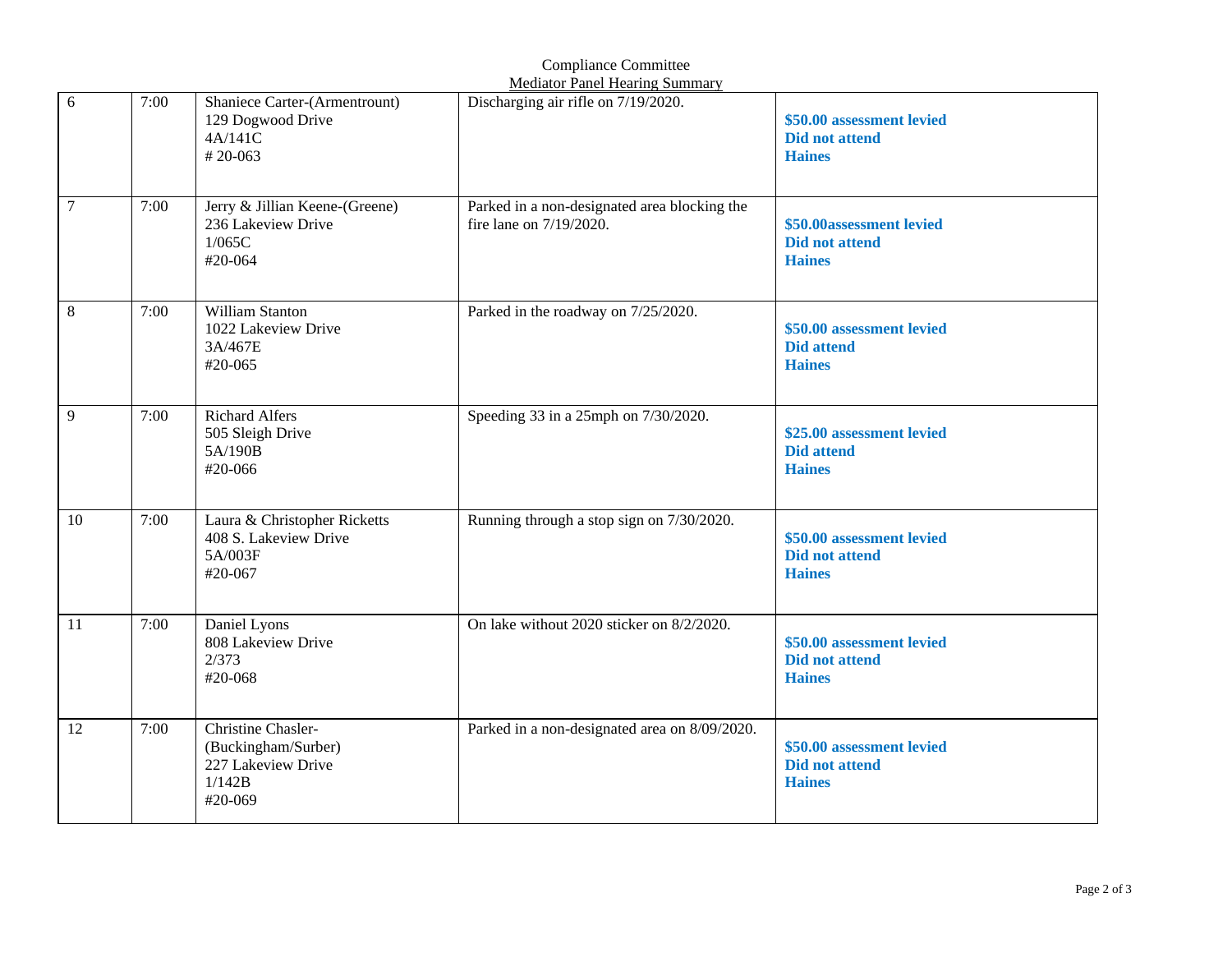|    |      |                                                                       | Mediator Panel Hearing Summary                  |                                                                                                                                                                                                                                             |
|----|------|-----------------------------------------------------------------------|-------------------------------------------------|---------------------------------------------------------------------------------------------------------------------------------------------------------------------------------------------------------------------------------------------|
| 13 | 7:00 | Andrew & Susan Vincent<br>200 S. Lakeview Drive<br>1B/029B<br>#20-070 | On lake without a 2020 sticker on 8/08/2020.    | Did not assess anything because we did<br>receive payment for stickers in May and she<br>said she sent her paperwork twice, but no one<br>in the office has it. Due to working from<br>home we thought it was best to void the<br>citation. |
| 14 | 7:00 | Naomi Howard-(Kerns)<br>101 Putter Place<br>2/176<br>#20-071          | Failure to stop at a stop sign on $8/11/2020$ . | \$50.00 assessment levied<br>Did not attend<br><b>Haines</b>                                                                                                                                                                                |
| 15 | 7:00 | John Van De Larr<br>702 S. Lakeview Drive<br>5A/132A<br>#20-072       | Speeding 34 in a 25mph on 8/16/2020.            | \$25.00 assessment levied<br><b>Did attend</b><br><b>Haines</b>                                                                                                                                                                             |

Compliance Committee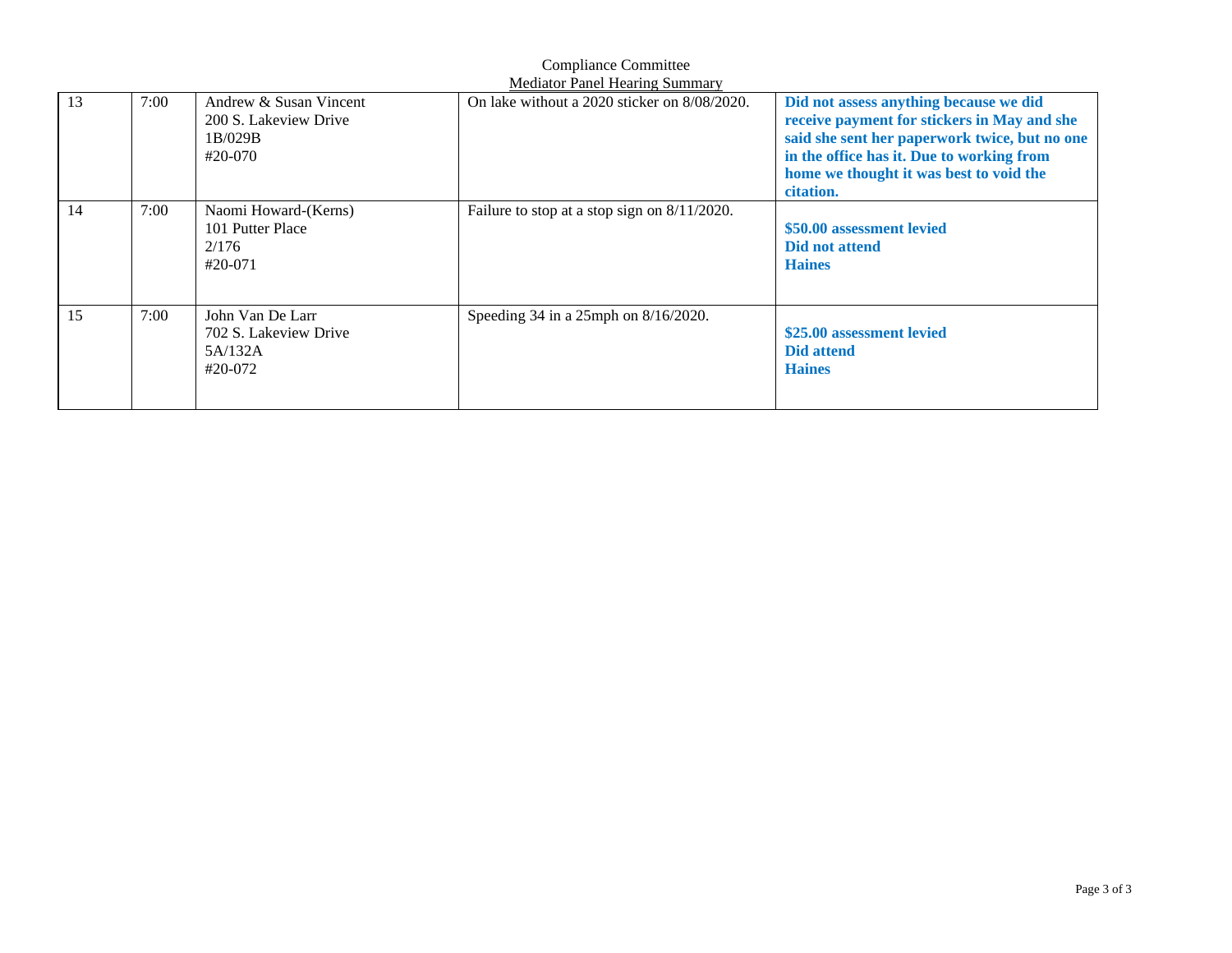# Master Planning Minutes of September 2, 2020

Members in Attendance: C. Fiol, B. Hardgrave, P. Majewski, J. Martel, C. Melcher, D. Melcher, R. Middleton, D. Noble, A. Perka, R. Traczyk, M. Bradshaw

1. The meeting was called to order by chair Pat Majewski at 7:00 P.M. With a quorum established meeting proceeded to approve the agenda and to welcome new member of the MPC, Mike Bradshaw.

## **2. Old Business**

a. **2021 annual budget approval:** Pat covered the Special Budget meeting to be held on September 8. This meeting was requested at the August 25 monthly Board meeting which reviewed the 2021 budget data. This Special meeting will be used to respond to questions and then approve the budget. One question to be discussed is the "the cost of sheriff's patrolling the LH community". Pat mentioned the reduction in the tax expense due to turning many lots into common area.

Note: all CIP change requests were approved by the Board at their last meeting. At the Special Budget meeting the 2021 requests for funding the CIF should be approved. This will include \$36k for walking paths and a second speed sign with camera.

- b. **Beach 2 project:** Meeting is scheduled on August 4 with the Greenway engineering firm to discuss Frederick County issues remaining before their final approval of the site plan. Pat mentioned several items being questioned by the county. One is the number of parking spaces (currently 20 spaces on the plan) which could require substantial infrastructure changes such as gutters, curbs, and sidewalks. The issue is that head-on parking directly from the road is not preferred by the county. One option to be considered is to reduce number of parking spaces in order to get the county approval, another is to obtain a variance. The proposed bathroom site is also too close to the road (less than 32 ft), but there is no room to move it further away.
- c. **Accomplishments document to respond to 2017 survey:** Request was made at December 2019 MPC meeting to decide on the format and content of the "Accomplishments (2017-2020)" document. Betka Hardgrave led the discussion of options to create this document. After cycles of discussions, it was agreed to wait for the content of the "2020 Annual report" which will be presented at the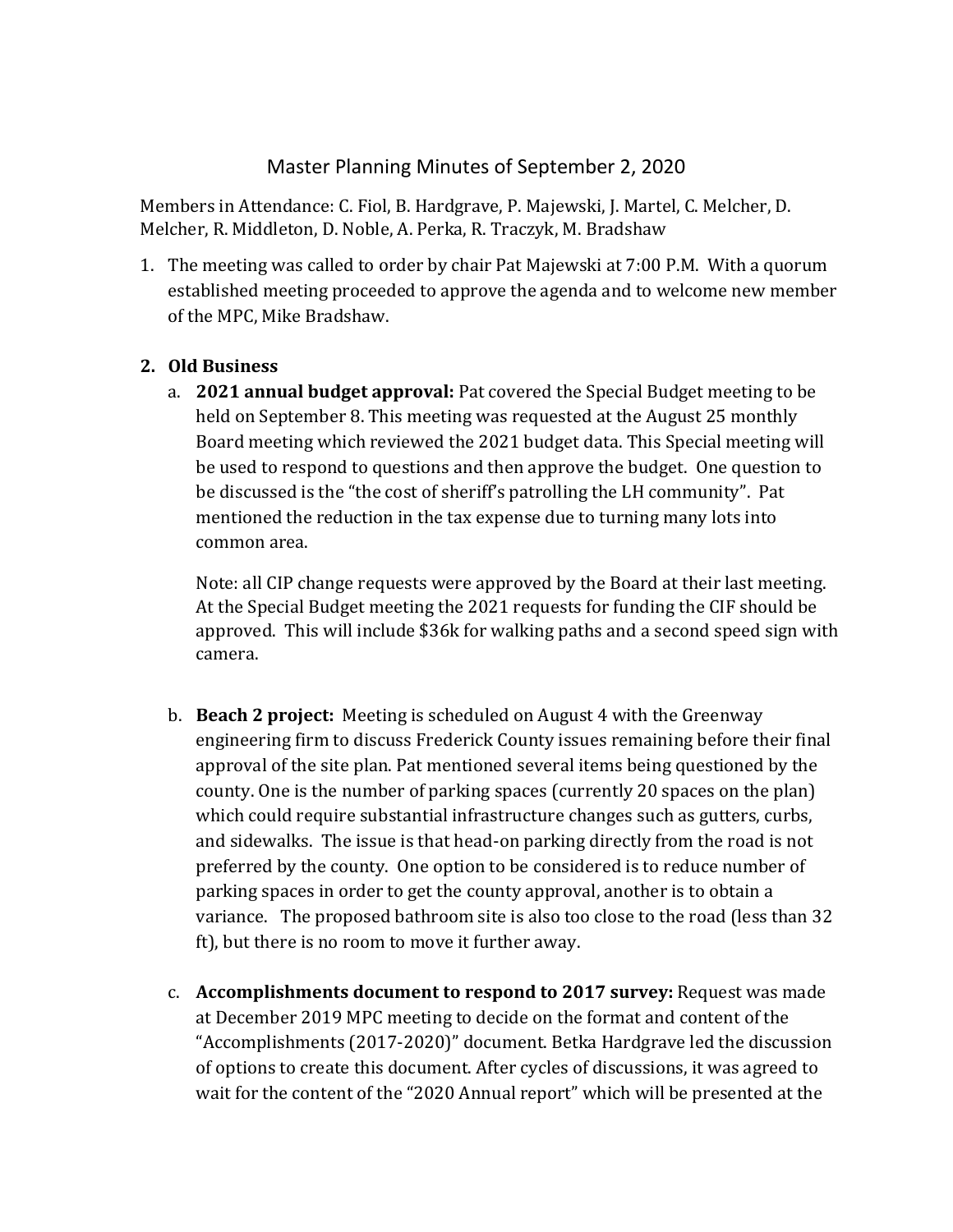Town Hall meeting in October. Then use that content to decide how to cover previous years. Richard Traczyk has an action item to collect committees' input on accomplishments.

d. **Status of walking paths:** Is there a plan in place for where they will go and when will initiation begin? Alex Perka (B&G) presented the original map of the walking paths designed in 2017-2018. Darrell Melcher (Safety Advisory C) also presented a new map he created with the paths initiated in several phases. Currently \$18,000 is available to implement the next phase, a rectangular path in Country Club Park..By the end of 2021, with board approval in the budget, there will be \$36,000 additional funds for paths from the school bus stop (phase 2). Request is made to present the walking path map and the implementation plan at the next Board meeting for informational purposes.

# **3. New Business**

- a. **Paved walking track around sports field:** there are community requests to provide walking tracks around the proposed sports field area. It would be used by young mothers to take stroll with their kids. Discussion of pros and cons proceeded. This area would still require significant site work to level and fill in order for a flat track to exist. It was concluded that a paved track was unnecessary and expensive. The school bus parking lot could be used for this purpose.
- b. **Sidewalks:** there are community requests to create sidewalks around the LH roads. Discussion of pros and cons proceeded. Richard took an action to get preliminary costs and risks of this endeavor. All committee members agreed this was unrealistic due to the curves and hills, ditches on one side and utilities on the other side, approval by county would require curbs and gutters in addition to sidewalks, not for our rural community.
- c. **Yearly update to Master Plan document:** 2019 Master Plan document needs to be updated. There are several issues: where is the original WORD document and who owns it? Currently LH website is not posting this document (only 2017 version of the plan is published). Action: committee members to find the approved version of the document and once distributed define the plan to move forward (reviews, updates, and publishing of the new version). LH website needs to publish the 2019 plan. Need to engage Mike Goodwin and office members to help to resolve this request.
- 4. Adjourn. Next meeting: Wednesday October 7, 2020 at 7:00 pm.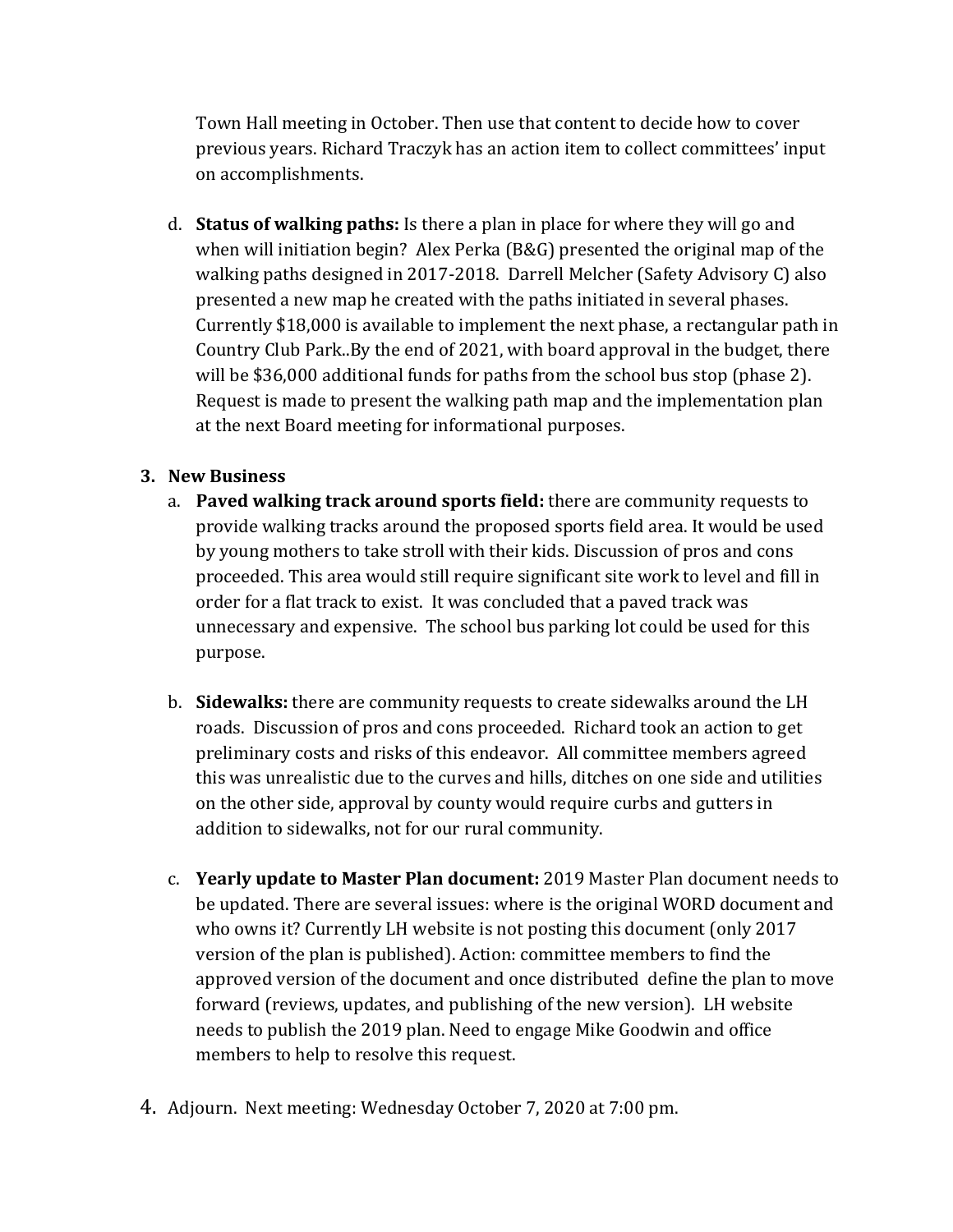## **Nominating Committee Minutes (Zoom Meeting) September 10, 2020 9:00 AM**

**Members Present:** Michele Bradshaw, Mike Bradshaw, Tom Demery, Dave Buermeyer, Chris Anderson, Betka Hardgrave

**Members Absent:** None

**Additional Guest:** Jill Whitacre (LHCC Office)

**Meeting was conducted via Zoom**

### **Agenda Approved**

### **Matters Discussed:**

- 1. Four Candidate resumes were submitted for the three vacant Board seats. All were approved as eligible
- 2. The Online Voting Board Tab was not included in the Board Book for the September 8 special Board meeting as the meeting was scheduled to discuss only the Budget
- 3. Izer's meeting streaming proposal was reviewed and fell within the \$3,000 budget the Board had authorized for that purpose during their August Board meeting. Co-Chairs agreed to work with Mike Goodwin to implement meeting streaming contract.
- 4. Committee Chair "Questions for Candidates" were reviewed. NC felt it best to edit and pare questions down to 6 or 8 and give general, not detailed, topical guidance to the candidates in advance of the Meet the Candidates forum. Dave agreed to serve as editor.
- 5. The online voting Beta test taken by NC proved to be an unqualified success. NC agreed to make an online voting option as a priority for the 2021 Annual Meeting. Between now and then, NC members would talk up the possibility with Board members and would also try to organize a much larger Beta sample (to include Board Members) in order to demystify the process. A PRP change and Board Tab will be needed for online voting to occur. NC is planning on having everything ready for the Board's review not later than the February 2021 Board meeting.

**Adjournment**: Meeting concluded 9:45 AM

**Submitted by:** Tom Demery